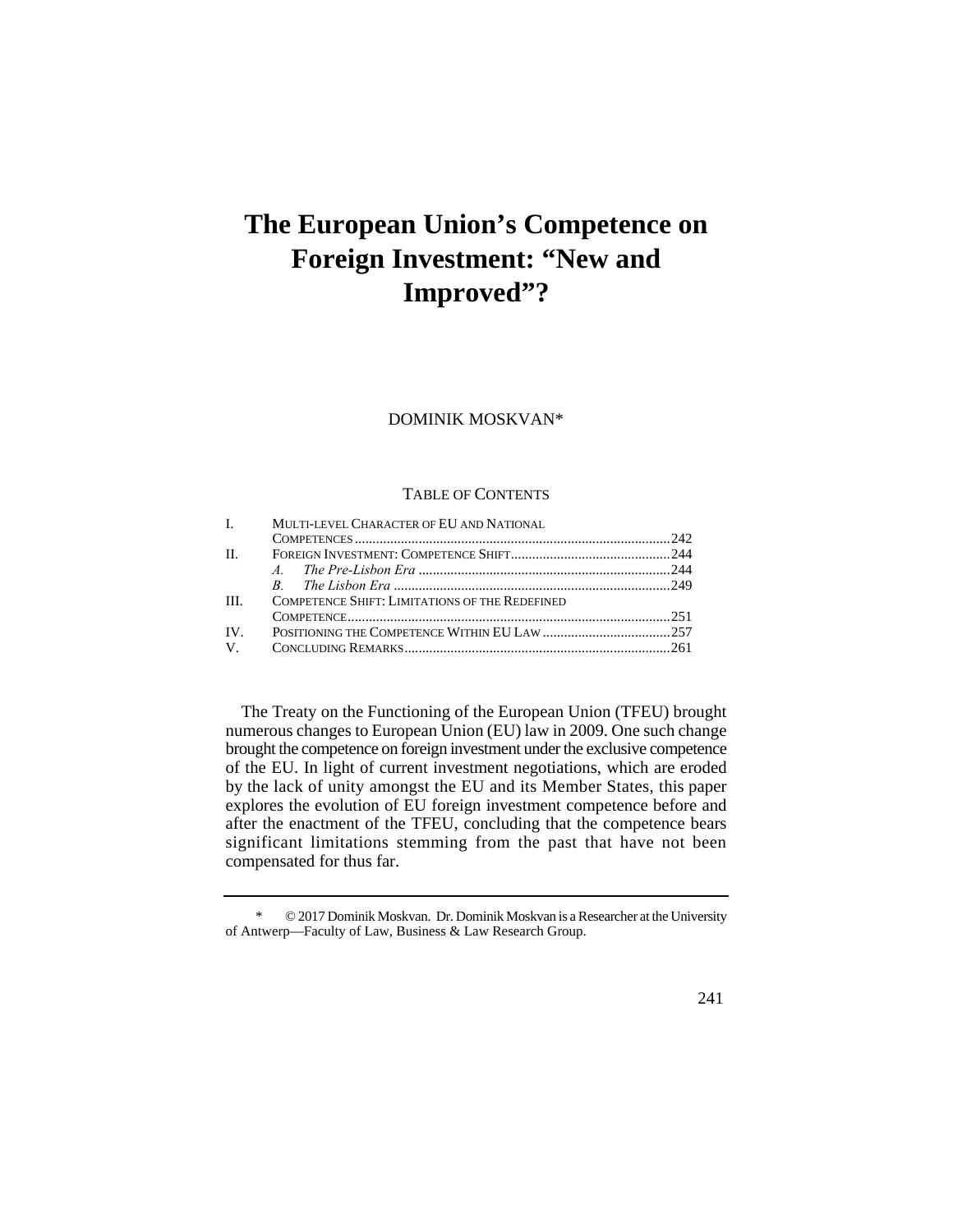Whereas EU exclusive competence may enhance the negotiation leverage of the EU when compared to single Member States, portfolio investments are still excluded from the scope of the competence even after the adoption of the TFEU. Post-Lisbon limitations also pertain to the application of the TFEU to Member States' property ownership governance despite the fact that investment revolves around the property rights or is even based on them. Such a narrow scope of competence prevents the EU from committing itself to guarantees due to expropriation of investments that are relatively common to investment arbitration. Furthermore, competence conferred on the EU in Article 207 of the TFEU curbs implementation of harmonization measures should they be enacted in connection with the investment treaty.

 advising their clients to optimize for an extra-EU bilateral treaty (BIT) Recent negotiations of the Transatlantic Trade and Investment Partnership (TTIP), however, showed the opposition of certain Member States to the exclusive competence of the Commission, which undermined the major strength of the conferral—unified negotiation power of the Union. Future TTIP negotiations, resistance of Member States to the already-concluded Comprehensive Economic and Trade Agreement (CETA), and legal counselors construction of their intra-EU BIT investments, in light of an unresolved conflict of intra-EU BITs with EU law, all provoke further thoughts of future potential adjustments of EU investment competence. The EU's competence on foreign investment under the TFEU is still relatively new, but is already in need of improvement.

## I. MULTI-LEVEL CHARACTER OF EU AND NATIONAL COMPETENCES

The EU, as well as other international organizations and states, is subject to international public law. However, the EU is vitally different from other international organizations or state formations, including confederations or federations, because the EU acquired part of its capacity to act from the sovereignty of its Member States. As a result, the decisions made on the supranational EU-level are binding upon all Member States.<sup>1</sup> The EU may only act within the limits of the competence that the Member States decide to attribute to the Union. The term "competence" then delineates areas of power which Member States conferred on the Union, motivated, amongst others reasons, by the prospect of a more effective decision-making process at the level of the EU bodies.2 The distinctive feature of competence norms

 1. *See* Kimmo Kiljunen, *The European Constitution in the Making*, 2004 CENTRE FOR EUROPEAN POLICY STUDIES 21–22, http://aei.pitt.edu/32581/1/20.\_EU\_Constitution. pdf [https://perma.cc/BFH4-VSAD] (noting the EU may only act within the limits of the competence that the Member States decided to attribute to the Union); *See* ALINA KACZOROWSKA-IRELAND, EUROPEAN UNION LAW 175–76 (4th ed. 2016).

<sup>2.</sup> *See* KACZOROWSKA-IRELAND, *supra* note 1, at 176–78.

<sup>242</sup>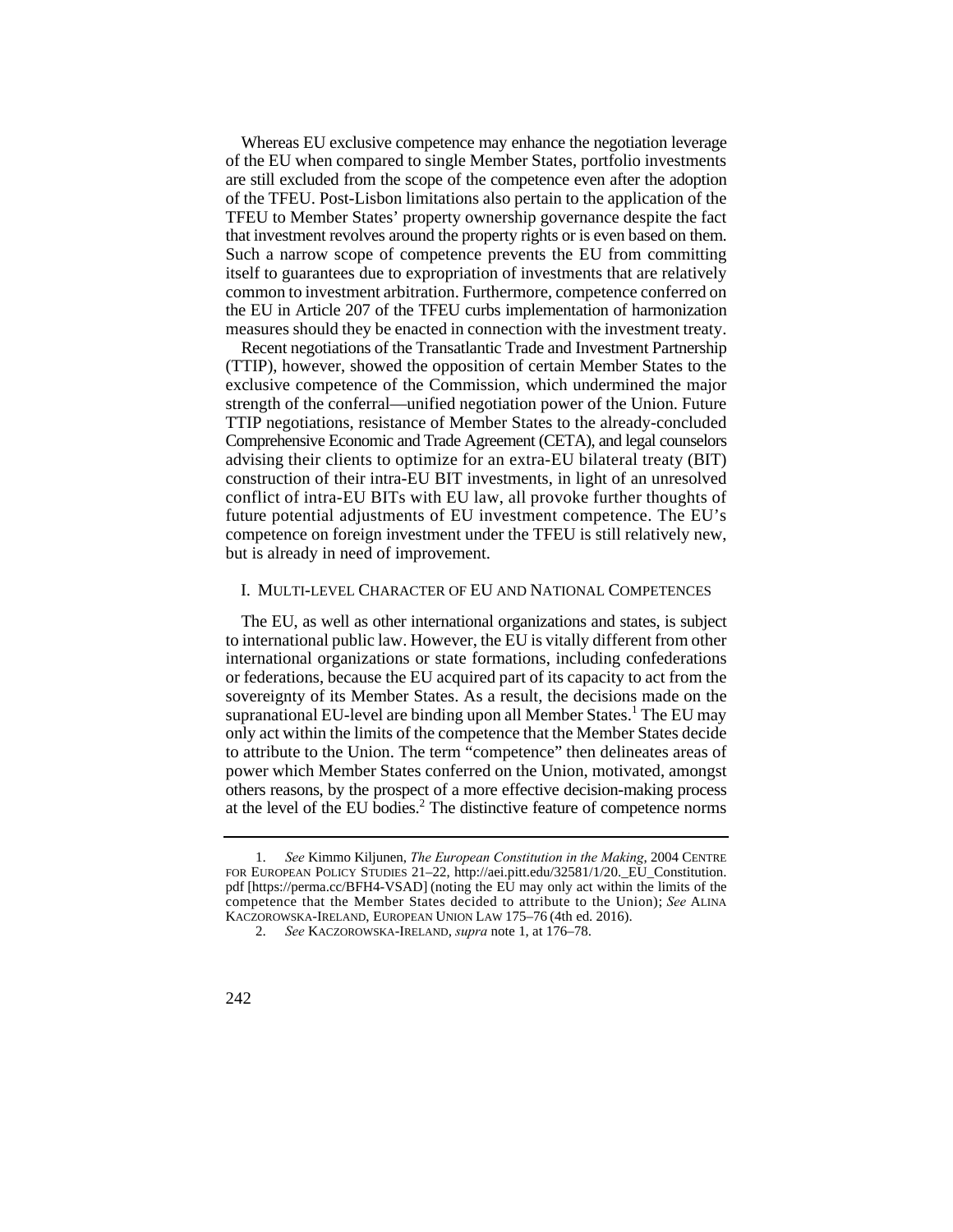judicial, and executive measures, formerly executed by the EU's Member lies in the capacity to change legal relations.<sup>3</sup> The authority for legislative, States, become a sovereign power of the EU after their conferral,<sup>4</sup> and is used within the institutional and procedural design of the EU.

The areas the Member States have attributed to the EU have expanded remarkably over the years, and this process has had the effect of shrinking the individual spheres of competence of EU Member States. Exclusive competence entitles the EU to legislate in delineated areas while simultaneously precluding Member States from adopting measures on their own unless authorized. On the other hand, shared and supporting competences allow for action from both the Union and Member States. Whereas in shared competence, Member States adopt binding acts only if the Union has not exercised its own competence, supporting competence allows for the Union to support, coordinate, and complement actions of Member States. However, supporting competence does not entitle the Union to legislate in defined fields.

drift are becoming less legitimate.<sup>8</sup> It can be stoically said that the autonomy Historically, the division of the EU's competences was not entirely clear, which led to some creative interpretations by the Court of Justice of the European Union (CJEU).<sup>5</sup> The unclear setting of competences made some Member States fear that the EU would encroach on their sovereignty.<sup>6</sup> Structural limitations on Member States' freedom to act and on their margin of appreciation, which by definition happened by stealth,<sup>7</sup> were later labeled as "EU competence creep" or "creeping competence drift." Past experiences with competence creep, however, do not converge with recent developments following the adoption of the TFEU, and complaints against the competence of Member States fluctuates depending on the relationship with the

<sup>3.</sup> *See* Gerard Conway, *Conflicts of Competence Norms in EU Law and the Legal Reasoning of the ECJ*, 11 GERMAN L.J. 966, 975 (2010).

<sup>4.</sup> *See* Kiljunen, *supra* note 1, at 22.

<sup>5.</sup> *See* KACZOROWSKA-IRELAND, *supra* note 1, at 87.

<sup>6.</sup> *Id.*; *See* Conway, *supra* note 3, at 967, for an elaboration on horizontal and vertical competence relationships (asserting that the EU has not been able to for Conway's assertion that the EU has not been able to define the competences in more detail than their delineation in Article 2 TFEU).

<sup>7.</sup>  EUR. ADMIN. L. 5, 19–20 (2010). 7. Sacha Prechal, *Competence Creep and General Principles of Law*, 3 REV. OF

<sup>8.</sup> *See* KACZOROWSKA-IRELAND, *supra* note 1, at 87.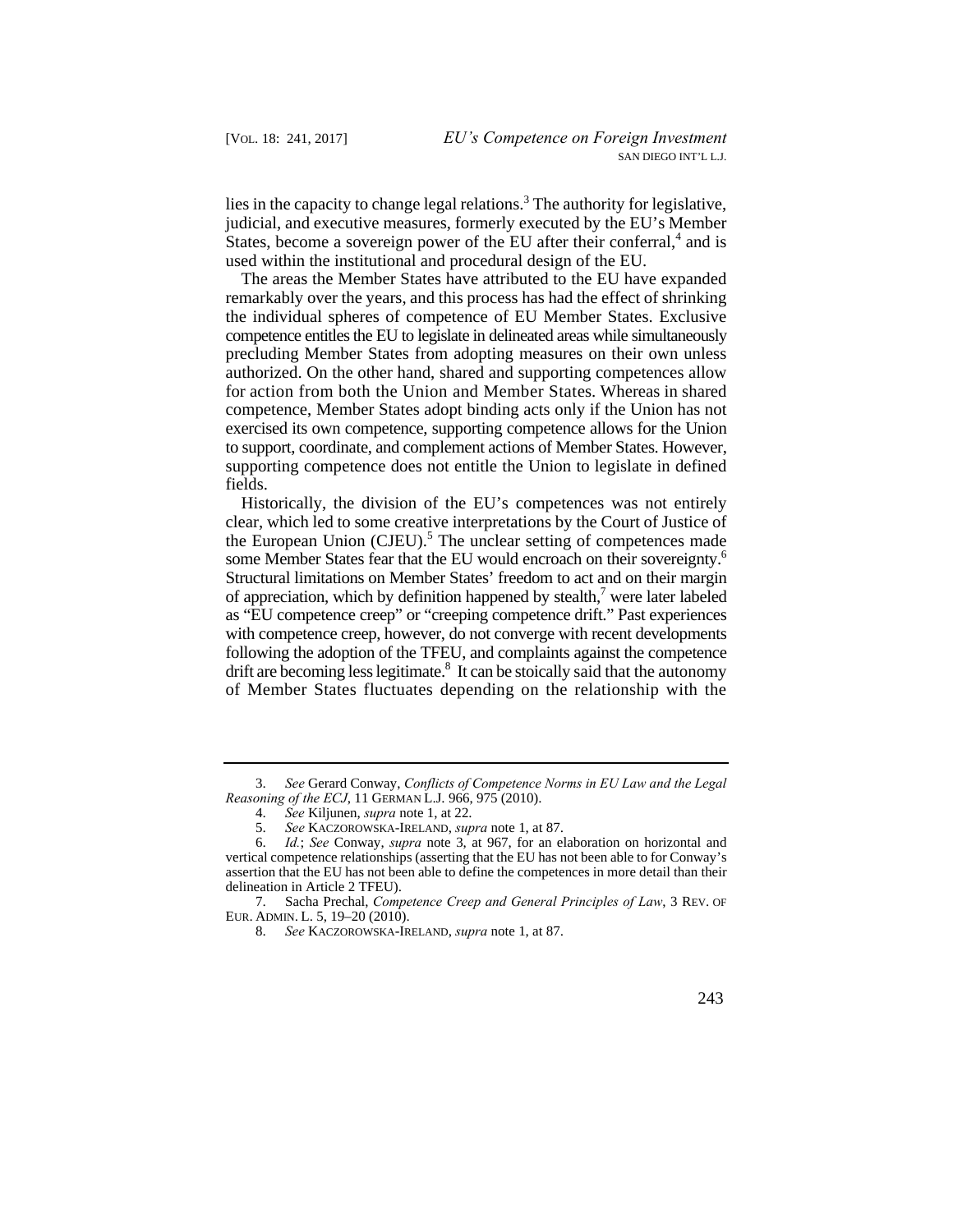competences of the EU.<sup>9</sup> The foreign investment competence of the EU bears signs of this dynamism too. General uncertainty about the future collective adoption of an EU comprehensive foreign investment policy further fuels questions concerning the delineation of investment competence and its potential competence creep.10 The discourse concerning the division of competences is extremely important for all actors involved—Member States, EU citizens, and the Union.<sup>11</sup>

## II. FOREIGN INVESTMENT: COMPETENCE SHIFT

Enacted on December 1, 2009, the TFEU brought numerous changes to the EU legal system. One of the alterations contained in the TFEU was a change to the foreign investment competence regime, with foreign direct investment (FDI) becoming part of the Common Commercial Policy (CCP) thereby falling under the exclusive competence of the  $EU<sup>12</sup>$  Before the TFEU was adopted, protection of FDI belonged to the competence of both Member States and the European Union. Member States strived for substantive investment safeguards on the basis of diplomatic protection and bilateral and multilateral treaties, $13$  and was one of the reasons a significant number of BITs were signed between future Member States.

#### *A. The Pre-Lisbon Era*

The role of the EU was rather limited before the adoption of the Treaty of Lisbon. The Common Commercial Policy (CCP) of the Union, outlined in Articles 131 to 134 of the Treaty establishing the European Community (TEC), did not extend to investments, $14$  and the protection of foreign

<sup>9.</sup> Paul P. Craig, *Competence and Member State Autonomy: Causality, Consequence and Legitimacy* 17 (Oxford Legal Studies Research Paper No. 57, 2009), https://papers. ssrn.com/sol3/papers.cfm?abstract\_id=1474325 [https://perma.cc/BQ8U-76UC].

 10. *See Communication from the Commission to the European Parliament, the Council, the European Economic and Social Committee and the Committee of the Regions – Towards a Comprehensive European International Investment Policy*, at 2, 10, COM (2010) 343 final (July 10, 2010) [hereinafter *European Commission Communication*].

<sup>11.</sup> Member States might fear unclear delimitation of the Union's powers and EU citizens might demand a higher degree of legitimacy and democracy in Union's competences while the Union expects such a setting of powers which would enable the community to effectively reach their objectives and face future challenges. *See* KACZOROWSKA-IRELAND*, supra* note 1, at 87.

<sup>12.</sup> *See* ASJA SERDAREVIC, THE EUROPEAN UNION AS A COLLECTIVE ACTOR IN THE WORLD TRADE ORGANIZATION 43 (2013).

 13. Andrej Karpat, *Priame zahraničné nvestície ako oblast' ýlučnej právomoci Eurpskej unie* [European Union's Exclusive Competence on Foreign Direct Investment] NOTITIAE EX ACADEMIA BRATISLAVENSI IURISPRUDENTIAE *1/2011* 94, 94 (Czech).

 24(5) J. OF INV. ARB. 455, 462 (2007). 14. *See* Christian Soderlund, *Intra-EU BIT Investment Protection and the EC Treaty* 

<sup>244</sup>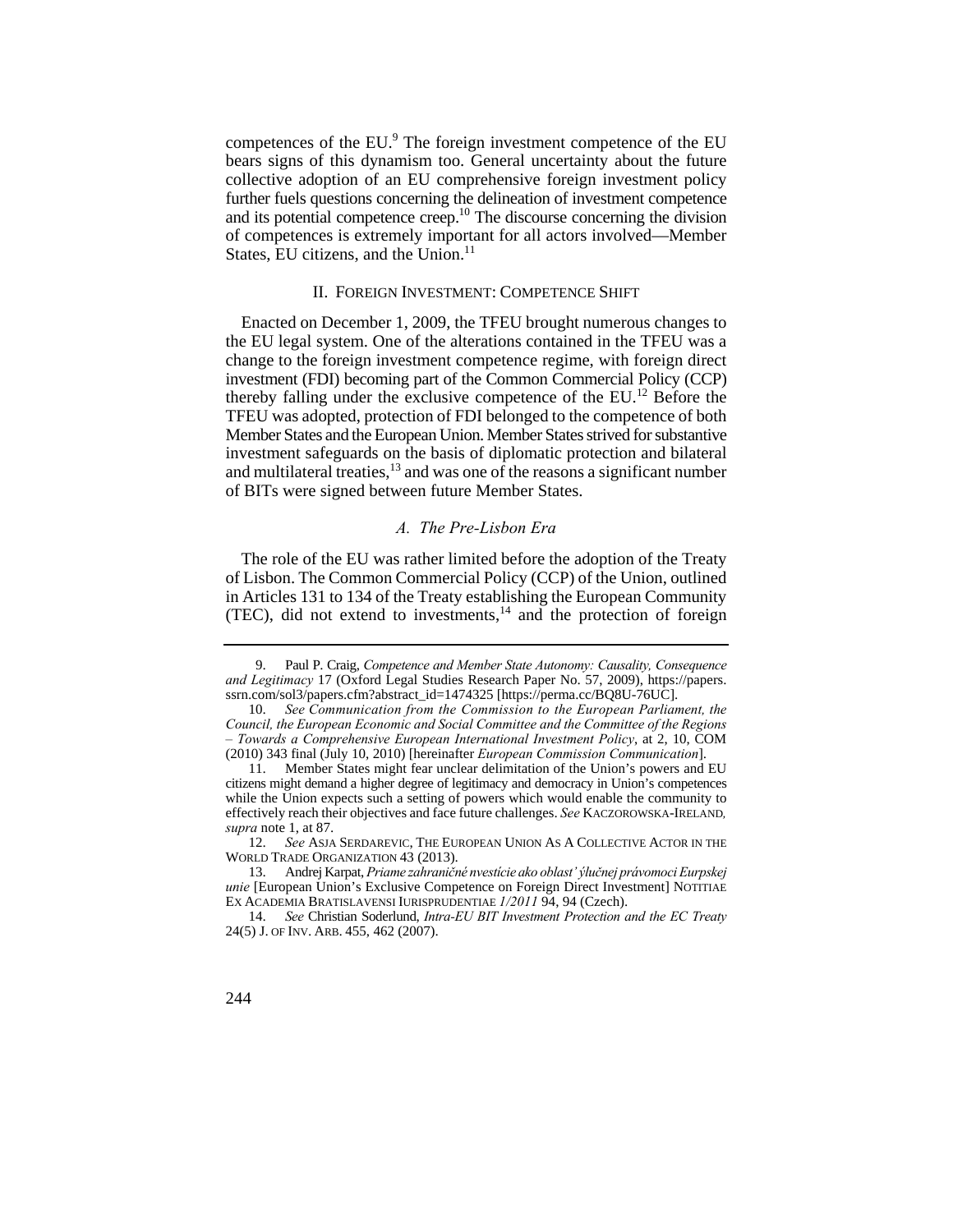investments fell within the ambit of the competences of the Member States. protection.<sup>15</sup> This was due to the fact that the EU's competences were Among the instruments for safeguarding investments in EU Member States, BITs became the most common form of investment promotion and restricted solely to market entry investment aspects, and therefore unsuitable for the conclusion of BITs.<sup>16</sup> However, the overlapping existence of BITs and EU internal market law resulted in a conflict of these two systems.

 the Union to have equal powers internally and externally, viewed the The Treaty Establishing the European Economic Community, which was concluded in 1957, did not foresee that the relations between the six Member States would be governed exclusively on the level of Community law.<sup>17</sup> Member States slowly became parties to agreements between each other, but they also entered into agreements with third countries as well.<sup>18</sup> A great burst of external relations, particularly in the field of commerce, occurred in the 1970s.<sup>19</sup> However, international relations became an area where the Member States viewed the treaty-making power of the Union with suspicion.<sup>20</sup> This might have been caused by the seeming imbalance between the internal and external competence vested to the community by the TEC. The proponents of the doctrine of parallelism, which called for Community as having not only the competences expressly granted to it in the Treaty, but also the powers to take action on any topic that falls within its internal competence.21

 *of International Investment Protection Law*, 48 COMMON MKT. L. REV. 1527, 1534 (2011). 16. Jan Asmus Bischoff, *Just a Little BIT of 'Mixity'? The EU's Role in the Field*

18. *See id.* at 33, for a discussion distinguishing *inter se agreements*, which are agreements signed between two or more Member States, from *inter se agreements cum tertiis*, which are agreements concluded between a Member State and a third state.

 as well as Latin America. While most of the competence in the CCP was at that time interpreted OF EU 226 (2011); PAUL CRAIG & GRAINNE DE BURCA, EU LAW: TEXT, CASES, MATERIALS 19. Tokyo round of GATT negotiations; first trade agreements with EFTA members; preferential agreements with southern Mediterranean countries, Maghreb, ACP countries by the ECJ as exclusive, Member States were not entirely precluded from negotiations as CCP was being implemented gradually. *See* PAUL CRAIG & GRAINNE DE BURCA, THE EVOLUTION 321 (2011).

21. *Id.* 

 <sup>15.</sup> *Id.* 

<sup>17.</sup> Bruno de Witte, *Old-Fashioned Flexibility: International Agreements Between Member States of the European Union*, *in* CONSTITUTIONAL CHANGE IN THE EU: FROM UNIFORMITY TO FLEXIBILITY? 31, 32 (Gráinne De Búrca & Joanne Scott eds., 2000).

<sup>20.</sup> TREVOR HARTLEY, THE FOUNDATIONS OF EUROPEAN COMMUNITY LAW: AN INTRODUCTION TO THE CONSTITUTIONAL AND ADMINISTRATIVE LAW OF THE EUROPEAN UNION 161 (2007).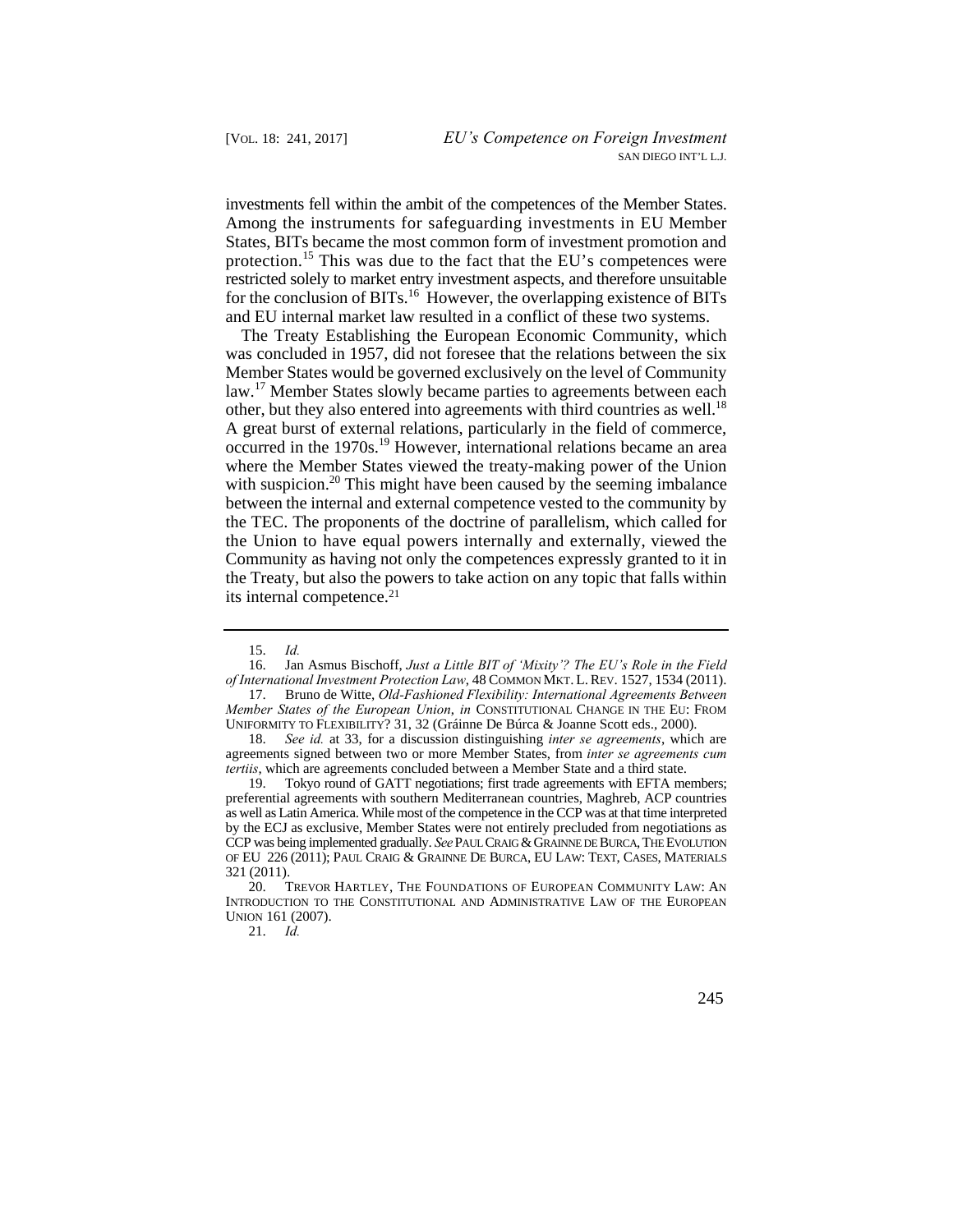This argument is analogous to the justification behind the emergence of the implied powers of the Union first narrowly formulated in  $1956$ <sup>22</sup> and further extensively developed in 1987.<sup>23</sup> Like the doctrine of parallelism, the purely judicial construction<sup>24</sup> of implied powers stems from a discrepancy between the task given and the competence conferred for its execution.25 The Court confirmed the theory of implied powers, arguing that if the Treaty confers a specific task on the EU institutions, it also must delegate "the powers which are indispensable in order to carry out that task."<sup>26</sup>

The EU's power to enter into relations with third countries was further strengthened through the establishment of the *ERTA/AETR*27 doctrine in the EU legal order. In the *ERTA* judgment, the European Court of Justice (ECJ) introduced the doctrine by stating:

 no less than to its substantive provisions. Such an authority arises not only from an To determine in a particular case the Community's authority to enter into international agreements, regard must be had to the whole scheme of the Treaty express conferment by the Treaty . . . but may equally flow from other provisions of the Treaty and from measures adopted, within the framework of those provisions, by the Community institutions.'28

The teleological approach<sup>29</sup> in the judgment represents an approval of the doctrine of parallelism.30 The *ERTA* doctrine was codified in Article  $3(2)$  and Article 216(1) TFEU,<sup>31</sup> but interpretation as to how they exactly

 26. *See* Joined Cases 281, 283-5, 287/85, Ger., Fr., et. al v. Comm'n, 1987 E.C.R. 3203,  $\P 28.$ <br>27.

27. Econ. Comm'n for Eur., Inland Transp. Comm., *European Agreement concerning the Work of Crews of Vehicles Engaged in International Road Transport (AETR),* ECE/TRANS/SC.1/2006/2 (Aug. 9, 2006).

28. *See* Case 22/70, Comm'n v. Council, 1971 E.C.R. 263, ¶¶ 15–16. 29. BART VAN VOOREN & RAMSES A. WESSEL, EU EXTERNAL RELATIONS LAW 87 (2014).

 30. *See* HARTLEY, *supra* note 20, at 164 ("The Court therefore had to find a way of upholding the Commission's contention in principle, without applying to the facts of the case . . . . [T]his was done by holding that a transfer of treaty-making power occurred 1969 when the internal measure came into effect.").

31. Treaty on the Functioning of the Eur. Union, art. 216(1), Oct. 26, 2012, 2012 O.J. (C 326) 47 ("The Union may conclude an agreement with one or more third countries

<sup>22.</sup> *See generally* Case 8/55 Fed'n Charbonnière Belgique v. High Auth., 1956 E.C.R. 246.

 23. *See generally* Joined Cases 281, 283-5, 287/85 Ger., Fr., et. al v. Comm'n, 1987 E.C.R. 3203.<br>24. Se

See SERDAREVIC, *supra* note 12, at 43.

 & DENIS WAELBROECK, JUD. PROTECTION IN THE EUR. UNION 374 (6th ed. 2001) (". . . 25. While the background of the debate concerning the doctrine of parallelism shows a striking gap between internal and external competences, the theory of implied powers points out to the gap between the authority given and the authority needed. HENRY SCHERMERS Community had authority to enter international agreements on subjects for which such an authority had not been expressly granted.").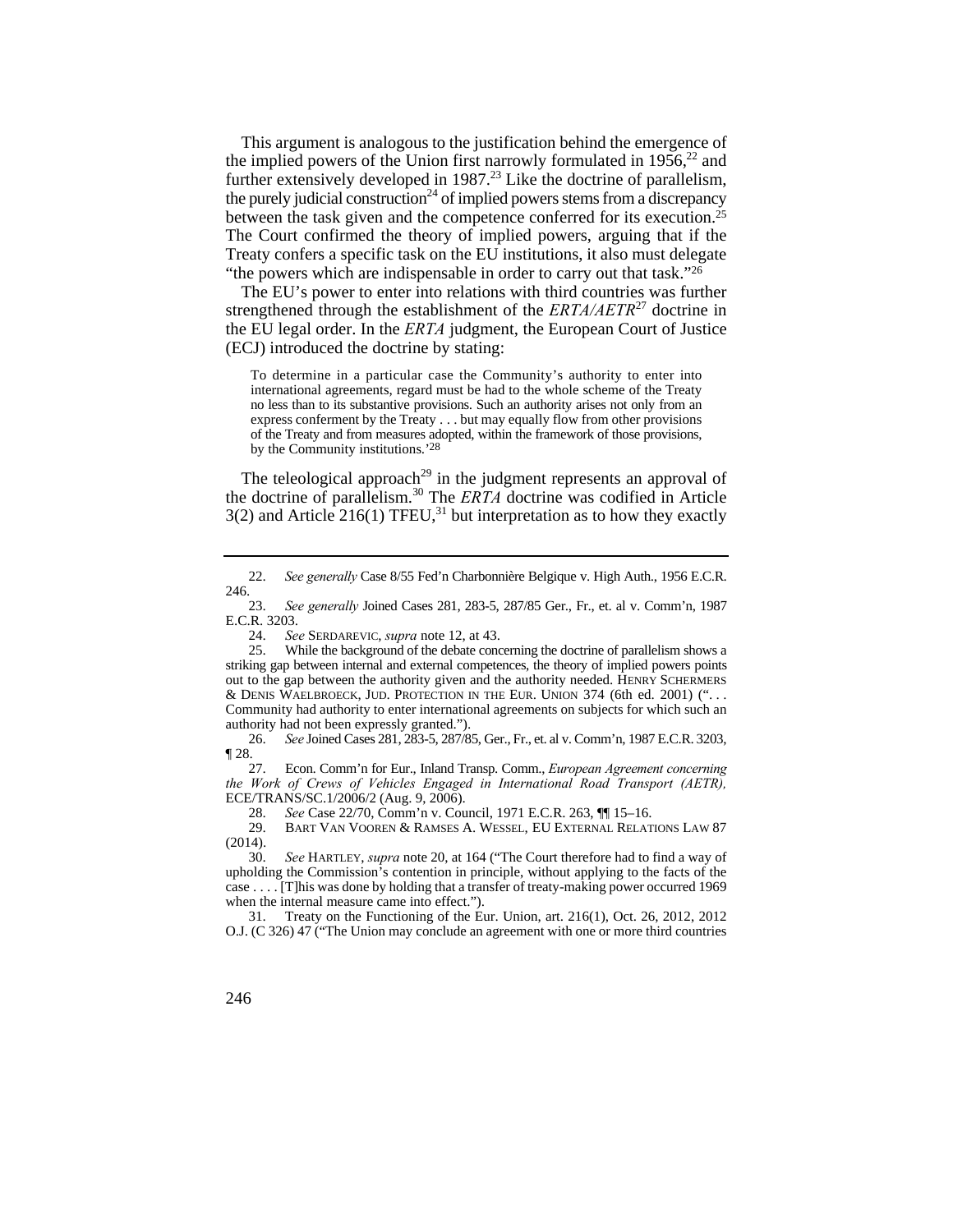relate to each other might pose difficulties.<sup>32</sup> In practice, the relation between exclusive competence that is not expressly defined and an agreement capable of affecting Community law should be analyzed, even in cases where the two areas do not necessarily overlap.<sup>33</sup> The *ERTA* judgment concludes that Member States should not engage in international obligations that would affect internal Community law.34 Participation of the Community in the negotiation would ensure that the result is consistent with its legislation.<sup>35</sup> Holdgaard comments that the Union removes the external competence(s) of Member States that could affect internal Community law and establishes a parallel external Community competence.<sup>36</sup>

The ECJ further opined on the implied treaty-making powers under the doctrine of parallelism in the World Trade Organization  $(WTO)^{37}$  and Organization for Economic Cooperation and Development (OECD)<sup>38</sup> cases. Therein, the Court expressed some doubts concerning the causal link between the internal powers and exclusive competence.<sup>39</sup> In other words, the fact that the Community has internal power in a specific area does not automatically translate into exclusivity. However, two clear-cut cases regarding the Community's exclusive powers are: (i) instances where the Union's adopted internal legislation could be affected by contracted agreement, and (ii) instances where the Treaty specifically express the delegation may negotiate with non-members of the Community.40

What started exclusively as an internal institutional dispute between the Commission and the Council of Ministers in *ERTA*, developed into a pure

or international organizations where the Treaties so provide or where the conclusion of an agreement is necessary in order to achieve, within the framework of the Union's policies, one of the objectives referred to in the Treaties, or is provided for in a legally binding Union act or is likely to affect common rules or alter their scope.") [hereinafter TFEU].

<sup>32.</sup> *See* Bischoff, *supra* note 16, at 1545.

 *and Commercial Matters: Opinion 1/03 of 7 February 2006*, 7(8) Ger. L.J. 681, 683 (2006). 33. Tristan Baumé, *Competence of the Community to Conclude the New Lugano Convention on Jurisdiction and the Recognition and Enforcement of Judgments in Civil* 

<sup>34.</sup> RASS HOLDGAARD, EXTERNAL RELATIONS LAW OF THE EUROPEAN COMMUNITY: LEGAL REASONING AND LEGAL DISCOURSES 100 (Kluwer Law Int'l 2008).

 OF EU LAW: THE CLASSICS OF EU LAW REVISITED ON THE 50TH ANNIVERSARY OF THE 35. Piet Eeckhout, *Bold Constitutionalism and Beyond*, *in* THE PAST AND FUTURE ROME TREATY 218, 220 (Miguel Poiares Maduro & Loïc Azoulai eds., 2010).<br>36. HOLDGAARD, *supra* note 34, at 100.

<sup>36.</sup> HOLDGAARD, *supra* note 34, at 100.

<sup>37.</sup> Opinion 1/94, 1994 E.C.R. I-5267.

<sup>38.</sup> Opinion 2/92, 1995 E.C.R. I-521.

<sup>39.</sup> Opinion 1/94, 1994 E.C.R. I-5267, I-5414; Opinion 2/92, 1995 E.C.R. 1-512, I-559.

<sup>40.</sup> HARTLEY, *supra* note 20, at 171.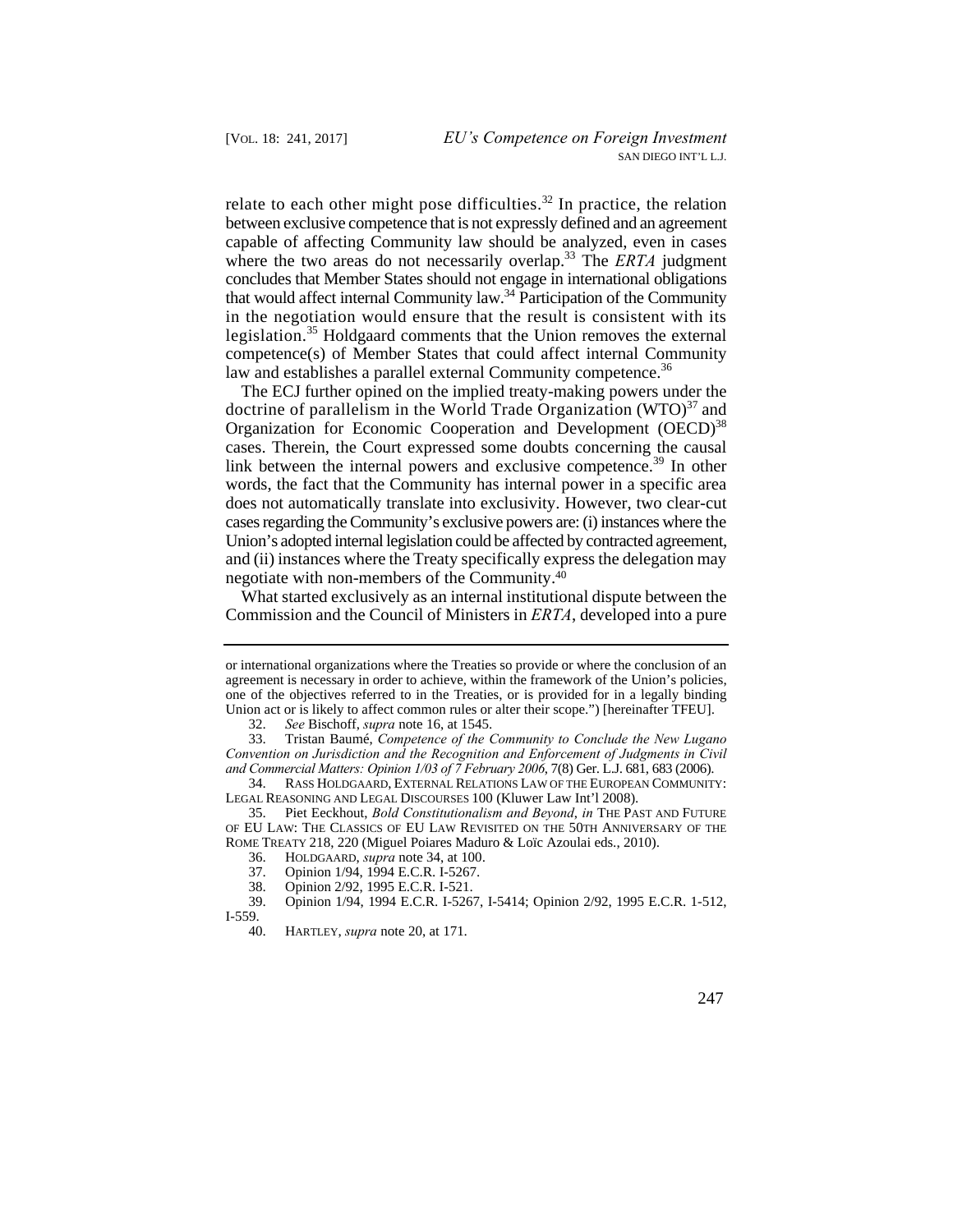later.<sup>41</sup> The Union, however, translated the EU's competence into the federalist conflict over the division of powers. This conflict led to severe schisms in the Community's legislations and were not rectified until years successful conclusion of free trade and association agreements.<sup>42</sup>

 topics that were not under EU exclusive competence, the negotiations would Member States, on the other hand, tried to restrain the *ERTA* doctrine by increasing their interest in contracting mixed association agreements, which became a norm, even though Member States' activity was often technically unnecessary, and the Union had the competence to sign it alone.43 In the reality of international negotiations, it became more convenient to rely on shared competence, even though according to the *ERTA* doctrine, the Commission could have invoked exclusive competence in front of the ECJ.<sup>44</sup> The Open Skies agreement was concluded as a mixed agreement, being a direct result of  $ERTA$ 's jurisprudence.<sup>45</sup> When negotiating feature representatives of Member States as well as those of the Commission sitting in the room together; however, in such cases only the Commission's representatives spoke.46 It was often a political question as to whether the Member States would allow the Community to proceed on its own or if Member States would demand negotiation of a mixed agreement.<sup>47</sup>

Agreements based on shared competence had to be ratified by national parliaments. As national parliaments did not usually concern themselves with the EU's external policies, the ratification process was in most cases a formality, which was sometimes intentionally delayed so that a Member State could gain political leverage in EU internal issues.<sup>48</sup> Such agreements

 against the adoption of Community environmental policy, as they feared that the transfer 41. The backlash was represented by the antagonistic position of Member States of internal competence would result in acquisition of external competence. Hjalte Rasmussen, *Le Juge International*, *in Evitant de Statuer Obeit-il a un Devoir Judiciaire Fondamental*, 29 GERMAN Y.B. INT'L L. 252, 276 (1986).

<sup>42.</sup> Bischoff, *supra* note 16, at 1535.

<sup>43.</sup> Pieter Jan Kuijper, *Fifty Years of EC/EU External Relations: Continuity and the Dialogue Between Judges and Member States as Constitutional Legislators*, 31(6) FORDHAM INT'L L.J. 1579, 1580 (2007).

 that declaration and to insist on exclusive competence. In the daily reality of external relations, 44. *Id.* at 1581 (". . .it became much easier for the Member States in the Council to insist on a mixed character of international agreements in these fields, and it required much persistence from the Commission and a constant willingness to go to the ECJ to invoke where time is short and questions of competence have to be decided quickly, these were qualities that were difficult to muster.").

<sup>45.</sup> Markus Burgstaller, *European Law Challenges to Investment Arbitration*, *in*  THE BACKLASH AGAINST INVESTMENT ARBITRATION: PERCEPTIONS AND REALITY 455, 481 (Michael Waibel et al. eds., 2010).

 46. Stephen Woolcock, *The Treaty of Lisbon and the European Union as an Actor in International Trade,* 1 ECIPE WORKING PAPER, Nov. 2010, at 8.

 47. ANGELOS DIMOPOULOS, EU FOREIGN INVESTMENT LAW 88 (2011).

<sup>48.</sup> Stephen Woolcock, *supra* note 46, at 8–9.

<sup>248</sup>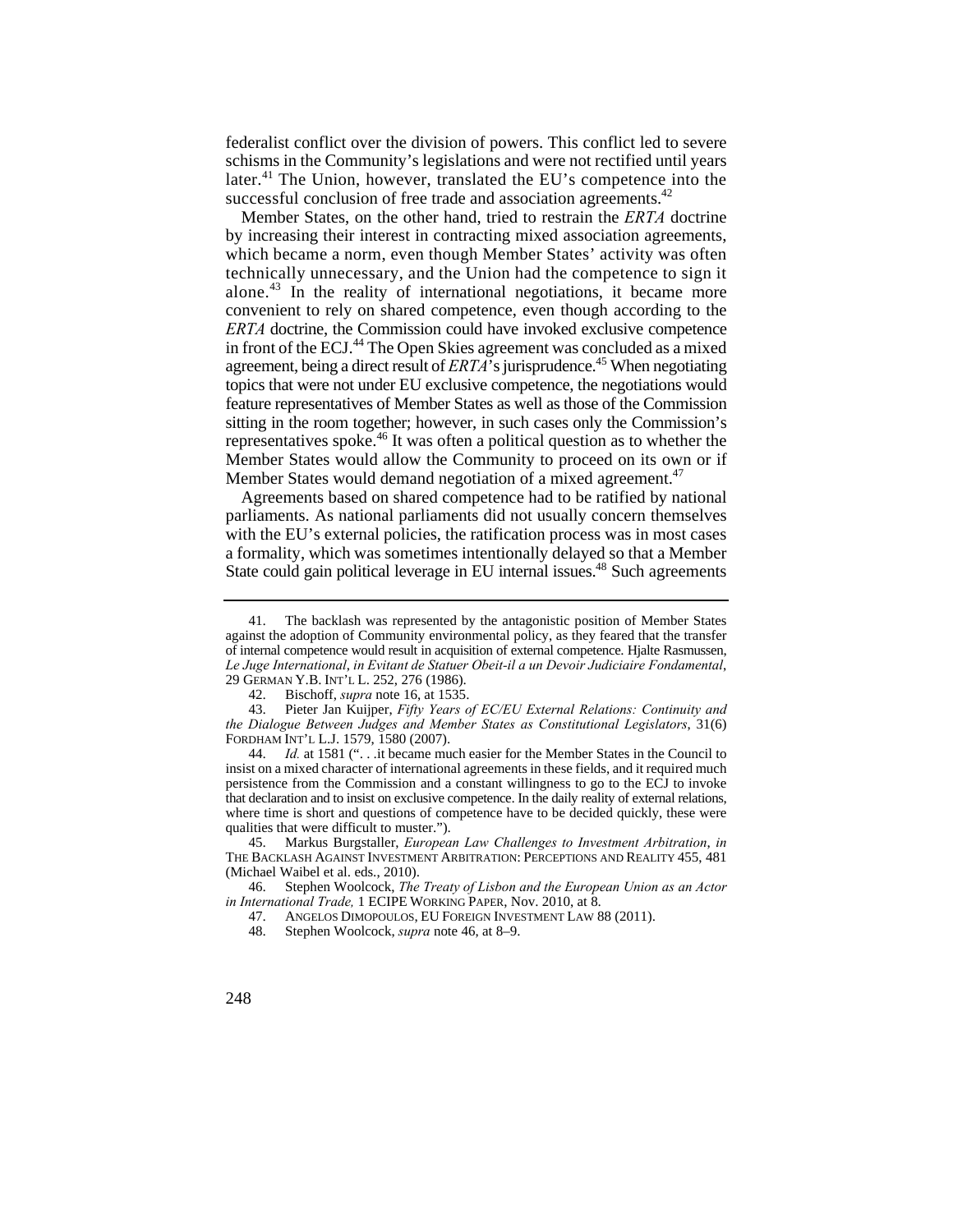are often described as mixed agreements as they combine competences of the EU and of the Member States. Apart from the most notable mixed agreements, which fell under the exclusive competence of common commercial policy, mixed agreements were also typical for governing services and intellectual property. The complexity of requiring ratification from the EU as well as from Member States of such agreements raised confusion both within the EU as well as with the Union's external trading partners.<sup>49</sup>

## *B. The Lisbon Era*

matters was not initially intended to be included in the European Treaties.<sup>51</sup> Although the European Union has been showing signs of significant growth of competences over the years,<sup>50</sup> exclusive competence on investment In the beginning, as already established, the Union's competence related only to the admission of new investments of third countries.<sup>52</sup> However, the increasing economic interactions within the internal market, the extended scope of freedom of capital movement relations with third countries in the Maastricht Treaty, together with the intensified monetary cooperation anchored in the Amsterdam Treaty of 1997, contributed to the Union's interest in including FDI into the Union's exclusive competence. Interestingly, and somewhat contradictorily, the Treaty of Nice introduced a concept of nonexclusive Common Commercial Policy (CCP) powers.<sup>53</sup> The debate about extending the Union's competence was materially developed further during the Constitutional Convention meetings beginning in 2002, despite the discussion being insufficient in general.54 The Treaty of Lisbon broadened the scope of the CCP and returned to the idea of exclusive competence.

54. Miguel Poiares Maduro, *Europe and the Constitution: What If This Is As Good As It Gets?*, *in* J.H.H. WEILER & MARLENE WIND, EUROPEAN CONSTITUTIONALISM BEYOND THE STATE 77, 77 (2003) (". . .[T]he European Constitution appears as a simple functional consequence of the process of market integration without a discussion of the values it

<sup>49.</sup> *Id.* at 9.

 <sup>50.</sup> KACZOROWSKA-IRELAND, *supra* note 1, at 87; Craig, *supra* note 9, at 23–24.

 $51.$  51. Armand de Mestral, *The EU as a Maker of Investment Agreements: The Potential Impact on Canada and the Broader World System of Bilateral Investment Treaties*, POLICY BRIEF (2008), http://labs.carleton.ca/canadaeurope/wp-content/uploads/sites/9/2008-12-18 InvestmentAgreementsdeMestral.pdf [https://perma.cc/6K8R-WZCC].

<sup>52.</sup> Bischoff, *supra* note 16, at 1535.

 *Union*, *in* THE EVOLUTION OF EI LAW 238, 246 (Paul Craig & Gráinne De Búrca eds., 53. Marise Cremona, *External Relations and External Competence of the European*  2011); Mestral, *supra* note 51, at 2.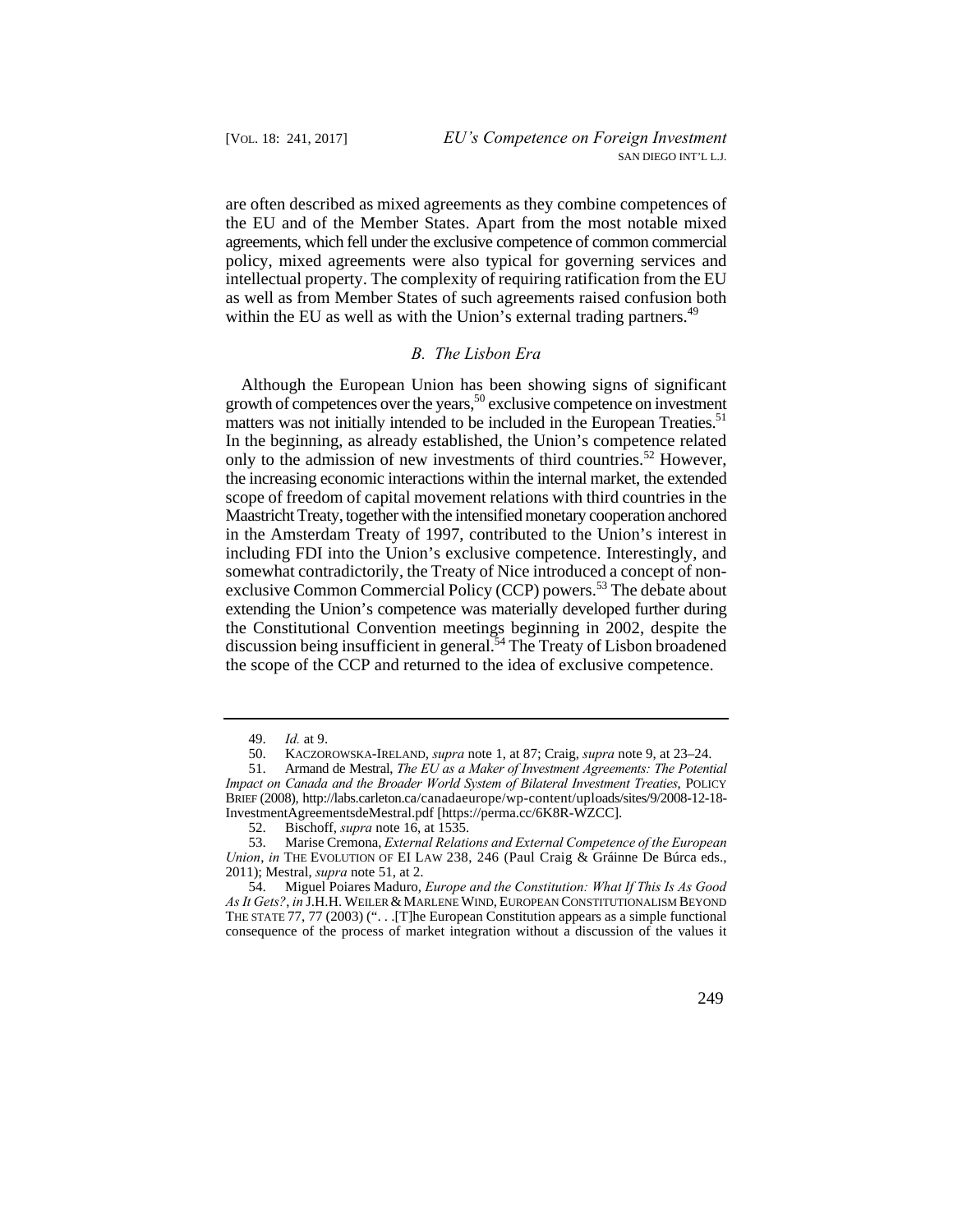areas of the common commercial policy.<sup>57</sup> Moreover, the characteristic not follow their previous intention to include FDI within the exclusive preparatory work of the TFEU when the CCP was amended to embrace The conferral of the competence in the field of FDI to the Union was inconsistent. After elimination of the exclusive competence on investments from the Constitutional Treaty at one point,<sup>55</sup> FDI was included into Article III-217 of the final text later on<sup>56</sup> and was recognized as one of the feature of the construction of the competence in the Constitutional Treaty was one of extraordinary vagueness.<sup>58</sup> After the Treaty failed to get approval in public voting in France and the Netherlands, drafters of the TFEU did competence.59 An opposite stance was adopted in the latest stage of the FDI, leaving no room for a qualified legal discussion on that matter.<sup>60</sup> Due to the lack of transparency surrounding the inclusion of FDI competence into the EU's exclusive competence, Meunier points out that the process of conferral of the investment competence happened stealthily.<sup>61</sup>

CCP of the Union. $62$  The Union conducts action in FDI under the exclusive competence as defined by Article 3 TFEU.<sup>63</sup> The CCP is one of five scopes According to Article 207(1) TFEU, FDI is considered to be part of the of exclusive competence in the TFEU, together with the customs union, the establishing of the competition rules necessary for the functioning of the internal market, monetary policy for the Member States whose currency

60. ALEXANDER J. BELOHLAVEK,OCHRANA PRIMYCH ZAHRANICNICH INVESTIC V EVROPSKE UNII ¶ 479 (2010).

necessarily embodies: it has been taken as a logical constitutional conclusion without a constitutional debate.").

<sup>55.</sup> The European Convention, SUMMARY SHEET OF PROPOSALS FOR AMENDMENTS CONCERNING EXTERNAL ACTION, INCLUDING DEFENCE POLICY 103, CONV 707/03 (Brussels, 2003).

<sup>56.</sup> Draft Treaty establishing a Constitution for Europe art. III-216 850/03, July 18, 2003, Europa.

<sup>57.</sup> KOEN LENAERTS ET AL., CONSTITUTIONAL LAW OF THE EUROPEAN UNION ¶ 20 006 (2d ed. 2005).

 for its extraordinary vagueness as it is for its apparent disregard for the subtleties of the development of the Community legal order and the distinct term in which CFSP is articulated 58. PANOS KOUTRAKOS, EU INTERNATIONAL RELATIONS LAW 495 (2006) ("It is recalled, for instance, that, according to Article I-1(1), the Union is to exercise the competences conferred by the Member States 'on Community basis'. This provision is as remarkable within the new Constitutional structure.").

<sup>59.</sup> *See generally* Sophie Meunier, *Integration by Stealth: How the European Union Gained Competence over Foreign Direct Investment*, EUROPEAN UNIVERSITY INSTITUTE 9 (Working Paper No. RSCAS 2014/66) (Dec. 2014) http://cadmus.eui.eu/bitstream/handle/ 1814/34161/RSCAS\_2014\_66.pdf?sequence=1 [https://perma.cc/CU4G-WYPV].

<sup>61.</sup> *See generally* Meunier, *supra* note 59.

<sup>62.</sup> *See* TFEU, *supra* note 31, art. 207(1).

<sup>63.</sup> *Id.* art. 3.

<sup>250</sup>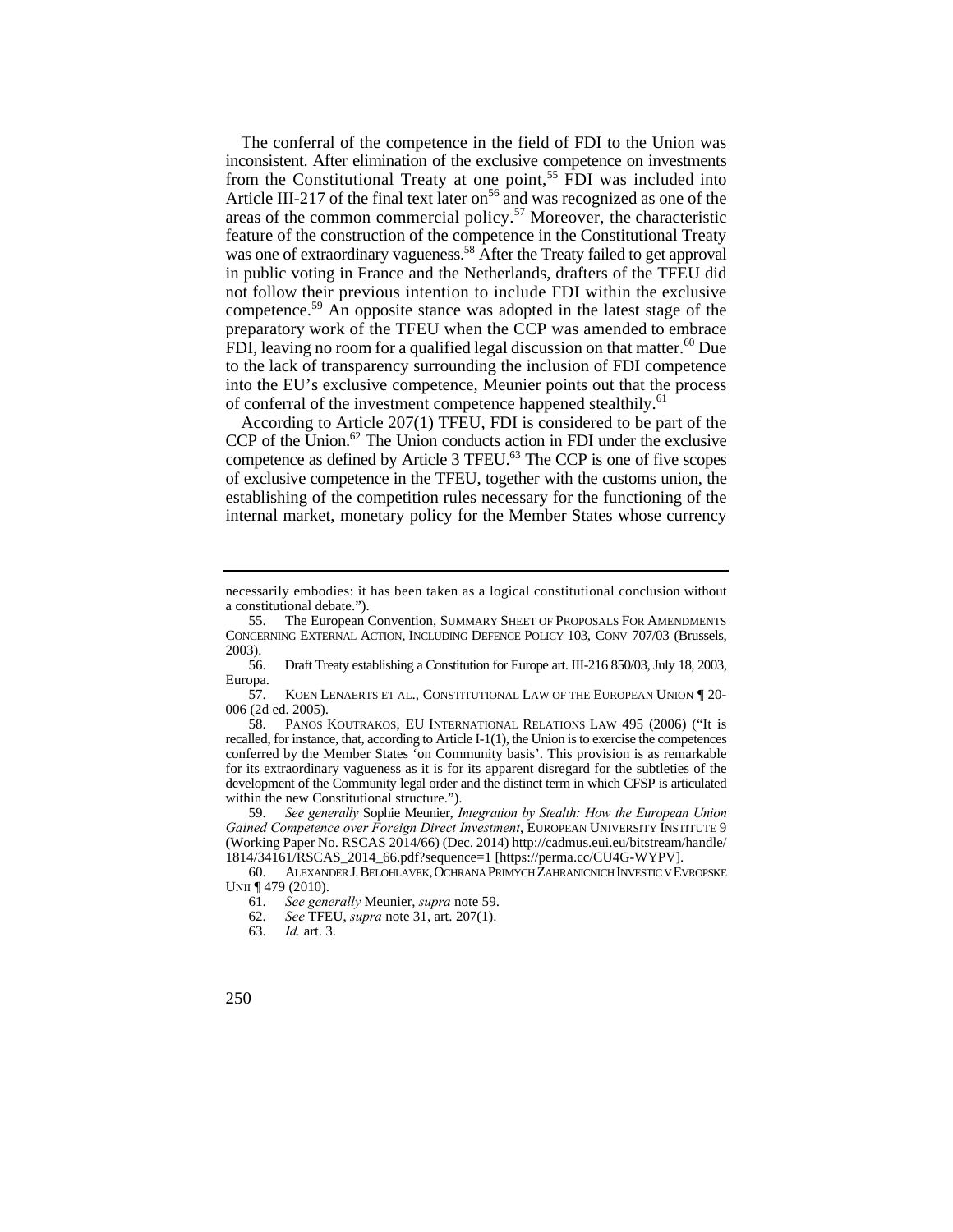is the euro, and the conservation of marine biological resources under the common fisheries policy.<sup>64</sup>

All key aspects of external trade and investment have thus come under exclusive EU competence, including the aforementioned mixed agreements.<sup>65</sup> Among others, this also applies to agreements with trade-related elements in services and intellectual property pursuant to Article  $207(1)$  TFEU.<sup>66</sup> Up to the date when the TFEU came into effect, FDI fell under the competence shared by the Union and the Member States. Before 2009, Member States would sign BITs, while the Commission would negotiate instruments concerning trade and investment in services (such as modes in GATS), other aspects of investment in GATT, or TRIMs. $<sup>67</sup>$  The inclusion of these agreements</sup> into the exclusive competence ends the lengthy period of discussion concerning the competence division between the Union and Member States.

## III. COMPETENCE SHIFT: LIMITATIONS OF THE REDEFINED **COMPETENCE**

FDIs, as already stated, now fall under the EU's exclusive competence. Apart from the fact that the Union's exclusive competence should enhance the negotiation leverage of the EU compared to single Member States,<sup>68</sup> there are notable limitations too.

The first potential limitation to the competence conferred by Article 207 TFEU is its relative incomprehensiveness regarding different forms of investments. The definition in the TFEU pertains only to certain forms of investments, namely those that are direct. Simultaneously, Member States still retain their competence to conclude treaties on indirect forms of investments, and Bischoff therefore concludes that the competence for investment is mixed. $69$  The view, which would suggest that portfolio

 of the EU and Member States at the same time. Bischoff, *supra* note 16, at 1534. 69. Thus, contracting mixed governing indirect investments shall require activity



 <sup>64.</sup> *Id.* art. 3(e).

<sup>65.</sup> Woolcock, *supra* note 46, at 8.

<sup>66.</sup>  uniform principles, particularly with regard to changes in tariff rates, the conclusion of tariff of intellectual property, foreign direct investment, the achievement of uniformity in measures 66. TFEU, *supra* note 31 ("The common commercial policy shall be based on and trade agreements relating to trade in goods and services, and the commercial aspects of liberalisation, export policy and measures to protect trade such as those to be taken in the event of dumping or subsidies.").

<sup>67.</sup> Woolcock, *supra* note 46, at 10*.* 

 68. Burgstaller, *supra* note 45, at 482.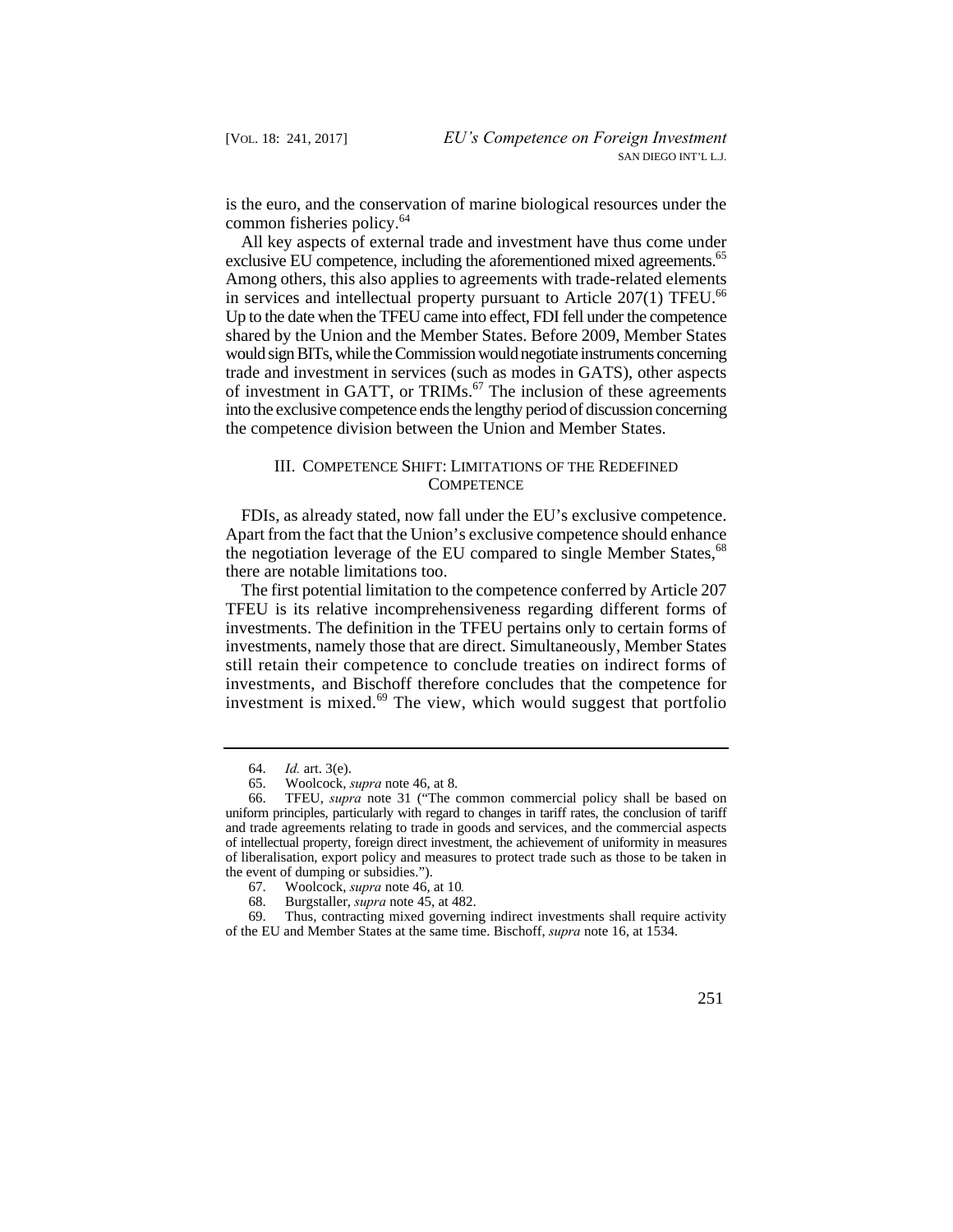TFEU stipulates that, "The Union shall share competence with the Member EU comprehensive investment policy, $74$  both FDI and portfolio investment investments fall under the comprehensive protection of FDI in investment treaties, is not generally accepted by international investment law. This is due to the fact that inclusion of portfolio investments under the definition of FDI with no foundation in a relevant treaty is erroneous, although not uncommon,<sup>70</sup> due to the close interrelation between the two.<sup>71</sup> Although the categorization of portfolio investment as a form of direct investment is not necessarily a sporadic practice in international investment law, such a classification aptly points out that the competences conferred on the EU in non-direct investments are not exclusive but shared since Article 4(1) States where the Treaties confer on it a competence which does not relate to the areas referred to in Articles  $3^{72}$  and  $6^{73}$  TFEU." Although portfolio investment is described as a specific form of investment in the shaping are viewed as significant features of economic interaction:

 73. TFEU, *supra* note 31, art. 6 ("The Union shall have competence to carry out actions to support, coordinate or supplement the actions of the Member States. The areas of such action shall, at European level, be: (a) protection and improvement of human health; (b) industry; (c) culture; (d) tourism; (e) education, vocational training, youth and sport; (f) civil protection; (g) administrative cooperation.").

74. *European Commission Communication*, *supra* note 10, at 2–3 ("Foreign direct investment (FDI) is generally considered to include any foreign investment which serves to establish lasting and direct links with the undertaking to which capital is made available in order to carry out an economic activity. When investments take the form of a shareholding this objective presupposes that the shares enable the shareholder to participate effectively in the management of that company or in its control. This contrasts with foreign investments where there is no intention to influence the management and control of an undertaking. Such investments, which are often of a more short-term and sometimes speculative nature, are commonly referred to as portfolio investments.").



<sup>70.</sup> MUTHUCUMARASWAMY SORNARAJAH, INTERNATIONAL LAW ON FOREIGN INVESTMENT 9, 196 (3d ed. 2010).

<sup>71.</sup> Fedax N.V. v. Republic of Venezuela, 37 LL.M. 1378 (1998).

<sup>72.</sup>  necessary for the functioning of the internal market; (c) monetary policy for the Member States whose currency is the euro; (d) the conservation of marine biological resources also have exclusive competence for the conclusion of an international agreement when its conclusion is provided for in a legislative act of the Union or is necessary to enable the Union to exercise its internal competence, or in so far as its conclusion may affect common TFEU, *supra* note 31, art. 3 ("(1.) The Union shall have exclusive competence in the following areas: (a) customs union; (b) the establishing of the competition rules under the common fisheries policy; (e) common commercial policy. (2.) The Union shall rules or alter their scope.").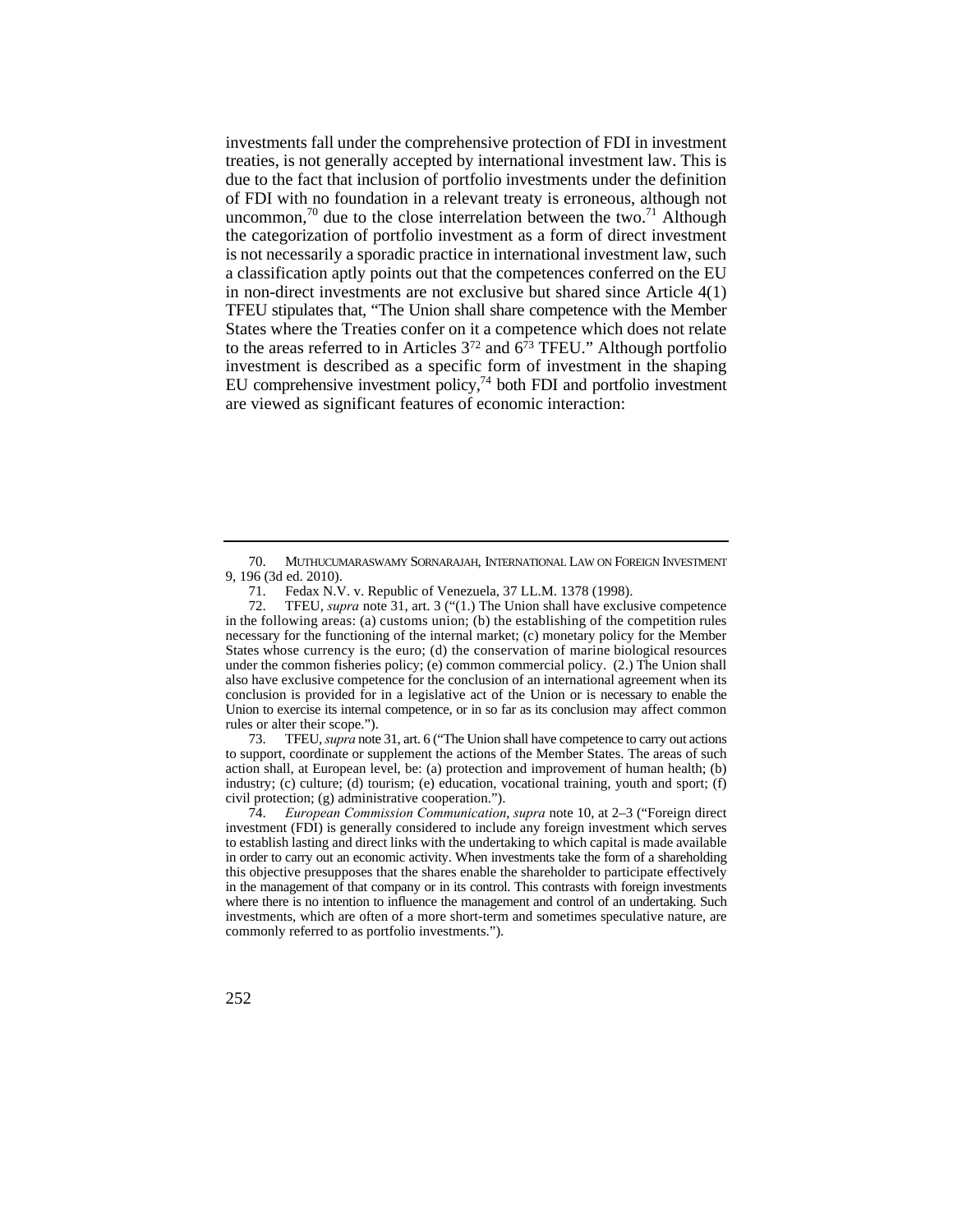The Lisbon Treaty's attribution of EU exclusive competence on FDI integrates FDI into the common commercial policy. It also allows the EU to affirm its own commitment to the open investment environment which has been so fundamental to its prosperity and to continue promoting investment, both direct investment and portfolio investment, also as a tool of economic development.75

Since portfolio investments are not included in the scope of the Union's exclusive FDI competence in Article 207(1), should a treaty on their protection be signed, these agreements would have to be ratified by the EU as well as by the Member States<sup>76</sup> since they would have to be concluded as mixed agreements.<sup>77</sup> It is, however, possible that the Union would acquire full competence over FDI matters if the Court considers the *AETR*  doctrine, codified in Article 3(2) TFEU,<sup>78</sup> to apply to investment treaties pursuant to *Pringle*. 79 The Commission has requested that the Court determine pursuant to the procedure envisaged by the Article  $218(11)$  TFEU<sup>80</sup> whether the Free Trade Agreement with Singapore is compatible with the

78 78. TFEU, *supra* note 31, art. 3(2) ("The Union shall also have exclusive competence for the conclusion of an international agreement when its conclusion is provided for in a legislative act of the Union or is necessary to enable the Union to exercise its internal competence, or in so far as its conclusion may affect common rules or alter their scope.").

 'exclusive competence for the conclusion of an international agreement when its conclusion . . . may affect common rules or alter their scope'. It follows also from that 79. Case C-370/12 Thomas Pringle v Government of Ireland [2012],  $\P\P$  100–101 ("In that regard, it must be recalled that, under Article 3(2) TFEU, the Union is to have provision that Member States are prohibited from concluding an agreement between themselves which might affect common rules or alter their scope. However, the arguments put forward in this context have not demonstrated that an agreement such as the ESM Treaty would have such effects.").

80. an agreement envisaged is compatible with the Treaties. Where the opinion of the Court 80. TFEU, *supra* note 31, art. 218(11) ("A Member State, the European Parliament, the Council or the Commission may obtain the opinion of the Court of Justice as to whether is adverse, the agreement envisaged may not enter into force unless it is amended or the Treaties are revised.").



<sup>75.</sup> *Id.* at 11.

 76. Burgstaller, *supra* note 45, at 479–80.

 into the purview of exclusive powers, and another to the competence of EU Member 77. If one part of an agreement may be divided into two parts, one of which falls States, the agreement has to be concluded by both the Union and Member States. Should exclusive powers of the Union mix with non-exclusive, the Union cooperates with EU Member States, but may activate the competence and pre-empt Member States from their treaty-making powers. Marcus Klamert & Niklas Maydell, *Lost in Exclusivity: Implied Non-exclusive External Competences in Community Law*, 13(4) EUR. FOREIGN AFF. REV. 493, 493–94 (2008).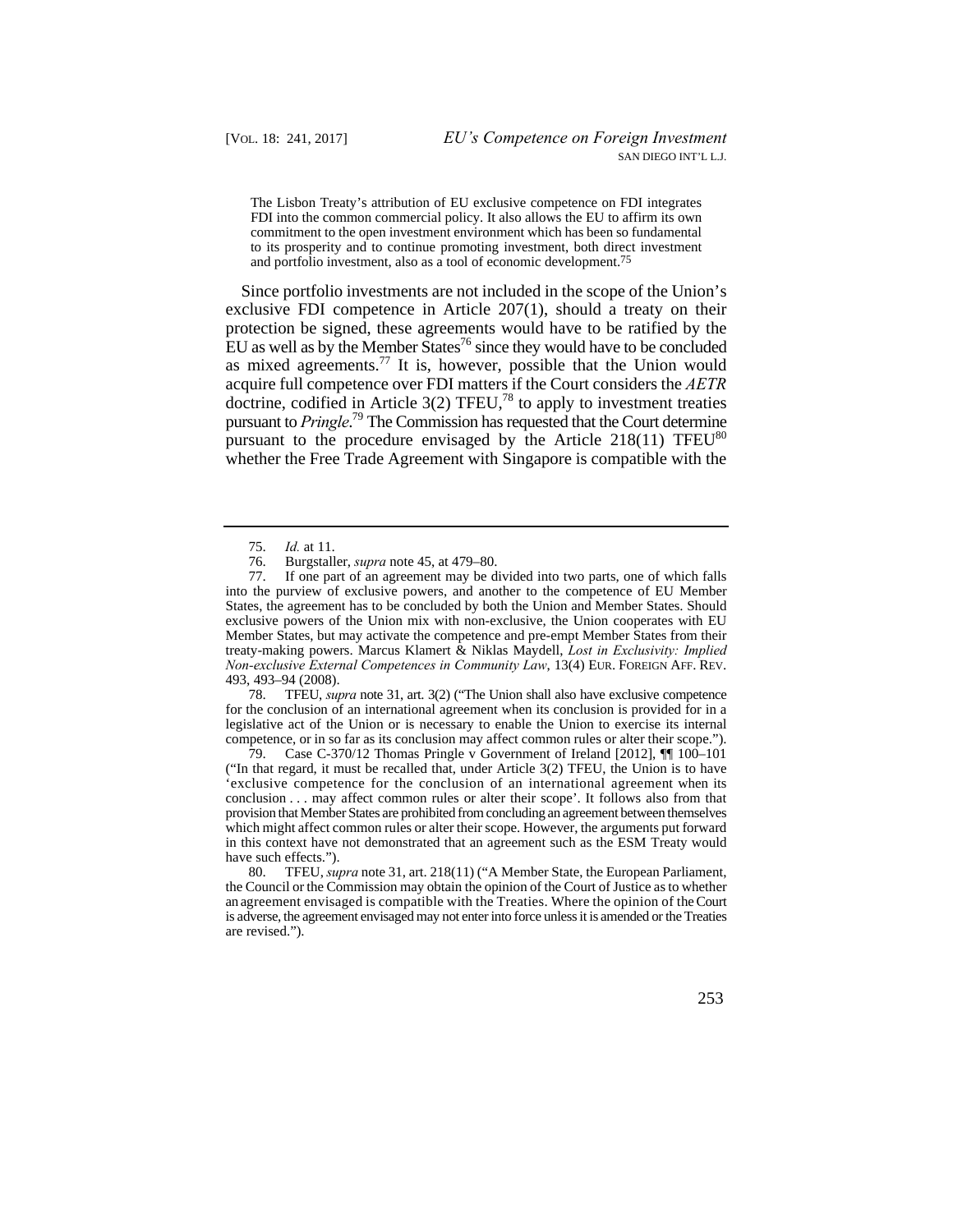primary law of the EU.<sup>81</sup> The Commission asked the Court to interpret the scope of the Union's exclusive and shared competence<sup>82</sup> also in matters relating to foreign investments. $83$  To connect the dots of the EU's investment competence it should be recalled that the Court has established that Article 207(1) by being part of the CCP relates only to the external action with third states and not the trade in the internal market.<sup>84</sup>

 and since no other argument was presented for the competence to be Opinion of Advocate General Sharpston delivered in December 2016 suggests the Court declare the EU does not have exclusive competence over portfolio investment regarding the conclusion of Free Trade Agreement with Singapore, and in so far as the Agreement applies to other than foreign direct investment, investment falls within the shared competences of the Union and its Member States.<sup>85</sup> AG Sharpston dismissed the Commission's argument of extending the *ERTA/AETR* principle to the Agreement under Article 3 (2) TFEU, which was submitted to the Court based on the view that "common rules" in Article 3 (2) TFEU should be read as to include "treaty provisions".86 Since there is no EU secondary legislation under Articles  $63$  (1) and 64 (2) TFEU relating to types of investment other than FDI,  $87$ exclusive,<sup>88</sup> the substantive rules on investments other than foreign direct investment in Section 9 (a) of the Agreement should be considered to fall under shared competence.89

The second potential limitation to the execution of the Union's exclusive competence on FDI is Article 345 TFEU. This article, which is not a Lisbon novelty to EU law and which is to be found in the General and Final Provisions of the TFEU, limits the scope of the Treaty's application

 *Agreement with Singapore*, COM (2014) 8218 final (Oct. 30, 2014) [hereinafter *Commission*  81. *Commission Decision requesting an opinion of the Court of Justice pursuant to article 218(11) TFEU on the competence of the Union to sign and conclude a Free Trade Decision*].

 agreement fall within the Union's shared competence?; and is there any provision of the 82. *Id.* at 2 ("Does the Union have the requisite competence to sign and conclude alone the Free Trade Agreement with Singapore? More specifically, which provisions of the agreement fall within the Union's exclusive competence?; which provisions of the agreement that falls within the exclusive competence of the Member States?").

<sup>83.</sup> *Id.* at 1 ("In particular, doubts have been raised with regard to the extent and the nature of the Union's competence in respect of some elements of the chapters of the agreement on the protection of foreign investment, transport services, intellectual property, transparency and sustainable development. It is therefore advisable to seek from the Court of Justice an opinion clarifying the extent and the nature of the Union's competence.").

<sup>84.</sup> Case C-137/12 Comm'n v. Council 2013 EUR-Lex CELEX 675,  $\frac{1}{3}$  56.

<sup>85.</sup> Opinion of AG Sharpston in Opinion Procedure 2/15 at 370.<br>86. *Id.* at 359.

 $I\bar{d}$  at 359.

<sup>87.</sup> *Id.* at 360.

<sup>88.</sup> *Id.* at 361.

*Id.* at 370.

<sup>254</sup>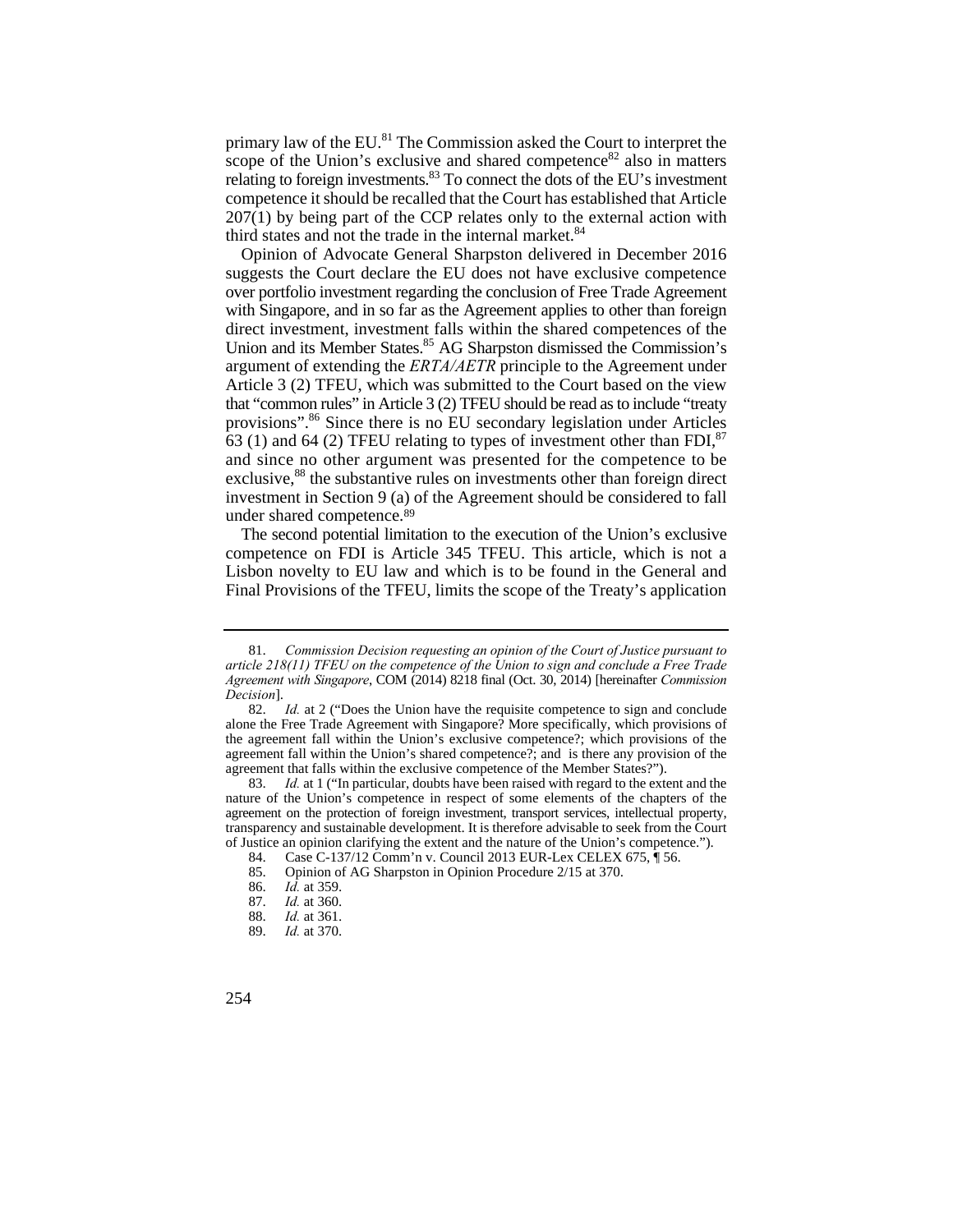governance.<sup>90</sup> This limitation exists despite the fact that FDI revolves intellectual property rights on the European level as it allowed for their the TFEU stipulates that European rules should not prejudice national rules in that it shall in no way prejudice Member States property ownership around property rights, or even is based on them. $91$  Such a narrow scope of competence prevents the Union from getting directly involved in cases of expropriation that are relatively common to investment arbitration.<sup>92</sup> Despite the property rights limitations on the EU level, the possibility and margins to expropriate, also in the public interest, is fully governed by national laws. Although only national legal systems contain the protection against expropriation, in *Fearon v. Irish Land Commission*, 93 the CJEU subjected national expropriation rules to the principle of non-discrimination.<sup>94</sup> Similar development could be identified in the area of intellectual property rights. The Treaty of Lisbon brought about an exceptional treatment to harmonization pursuant to Article 118 TFEU.<sup>95</sup> Before the adoption of the TFEU, harmonization efforts at the European level were challenged.<sup>96</sup> While on property rights, intellectual property (IP) rights were given a clear exception to this rule.97 IP rights, should they be legislated in EU Member States'

93. Robert Fearon & Co. Ltd. v. Irish Land Comm'n, Case 182/83, [1984] E.C.R. 03677.

 Member States' right to establish a system of compulsory acquisition by public bodies, such a 94. *Id.* ¶ 7 ("[A]lthough Article 222 of the Treaty does not call in question the system remains subject to the fundamental rule of non-discrimination, which underlies the chapter of the Treaty relating to the right of establishment.").

 $95.$  supervision arrangements. The Council, acting in accordance with a special legislative procedure, shall by means of regulations establish language arrangements for the European intellectual 95. TFEU, *supra* note 31, art. 118 ("In the context of the establishment and functioning of the internal market, the European Parliament and the Council, acting in accordance with the ordinary legislative procedure, shall establish measures for the creation of European intellectual property rights to provide uniform protection of intellectual property rights throughout the Union and for the setting up of centralised Union-wide authorisation, coordination and property rights. The Council shall act unanimously after consulting the European Parliament.").

<sup>97.</sup> DAMIAN CHALMERS, GARETH DAVIES & GIORGIO MONTI, EUROPEAN UNION LAW TEXT AND MATERIALS 397 (3rd ed. 2014).



<sup>90.&</sup>lt;br>91. 90. TFEU, *supra* note 31, art. 345.

 <sup>91.</sup> Karpat, *supra* note 13, at 100.

<sup>92.</sup> *E.g.*, AES Summit Generation Limited and AES-Tisza Erömü Kft v. The Republic of Hungary, ICSID Case No. ARB/07/22 (Oct. 30, 2008) (Award); Electrabel S.A. v Hungary, ICSID Case No. ARB/07/19 (Nov. 30, 2012) (Award); Eastern Sugar BV v. Czech Republic, SCC Case No. 088/2004 (Mar. 27, 2007) (Partial Award of Mar. 27, 2007); Eureko B.V. v. The Slovak Republic, PCA 2008-13 (Oct. 26, 2010) (Award).

<sup>96.</sup> Case C-3 77/98, Kingdom of the Netherlands v. Parliament and Council, 2001 E.C.R. I-7079.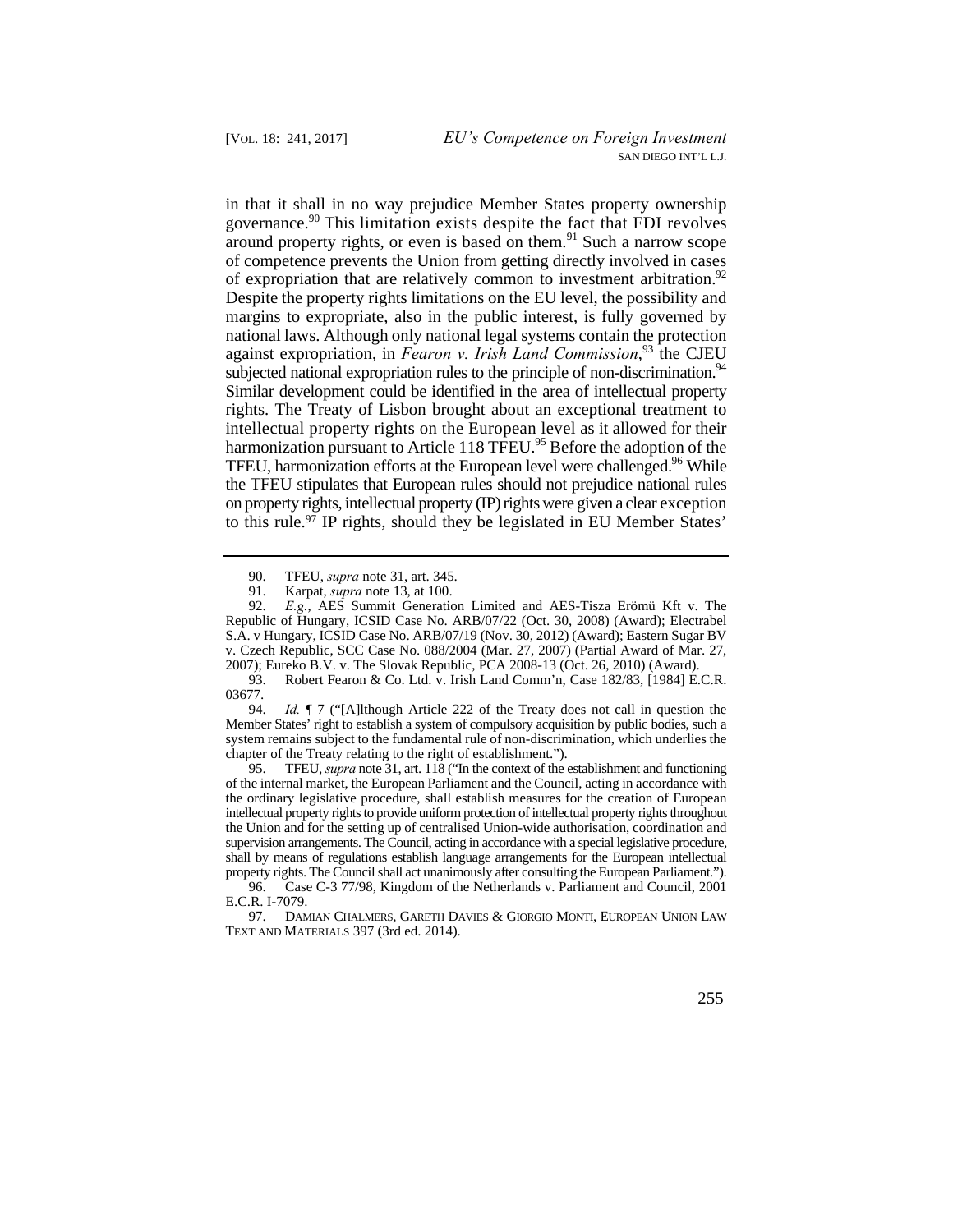national laws, shall be exercised in a manner which does not infringe EU law. Analogically to the distinction between the adoption and the exercise of IP rights, it can be argued, that European measures could theoretically set conditions for expropriations (e.g., procedural guarantees), while respecting the right of Member States to execute the nationalization.<sup>98</sup>

The third limitation to the CCP competence that was conferred on the Union is Article  $207(6)$  TFEU.<sup>99</sup> This article limits the exercise of competence in particular with regard to the supporting competences of Article 6(a) TFEU. The EU might not be able to implement an international treaty if harmonization measures were to be enacted in connection with the treaty, since the Union may not adopt harmonization measures if such competence was not conferred on the EU.<sup>100</sup> Examples of such implementation measures may include possible investment treaty commitments regarding establishment of national treatment or guarantees of effective judicial remedies in the

 98. Angelos Dimopoulos, *Creating an EU Investment Policy: Challenges for the Politics*, 2011 EUR.Y.B.INT'L ECON.L. 29, 36–37; ARTHUR HARTKAM,TOWARDS AEUROPEAN *Post-Lisbon Era of External Relations, in* EU EXTERNAL RELATIONS LAW AND POLICY IN THE POST-LISBON ERA 401, 408 (Paul James Cardwell ed., 2002); Marc Bungenberg, *The Division of Competences Between the EU and Its Member States in the Area of Investment* CIVIL CODE 324 (2011).

<sup>99.</sup>  of competences between the Union and the Member States, and shall not lead to TFEU, *supra* note 31, art. 207 ("The exercise of the competences conferred by this Article in the field of the common commercial policy shall not affect the delimitation harmonisation of legislative or regulatory provisions of the Member States in so far as the Treaties exclude such harmonisation.").

 or regulatory provisions of the Member States in so far as the Treaties exclude such Union and the Member States shall not be affected by the exercise of the competences in external policies this excludes a so-called 'inverse AETR effect' by which an implicit internal competence could be derived from an explicit external competence. The second the Union may not implement such an agreement if these agreements would require areas." Markus Krajewski, *The Reform of the Common Commercial Policy*, in EU LAW 100. As Krajewski explains: "Article 207(6) TFEU contains a limitation of the exercise of the competences of the common commercial policy according to which the exercise of these competences 'shall not affect the delimitation of competences between the Union and the Member States, and shall not lead to harmonisation of legislative harmonisation.' Article 207(6) TFEU contains two elements which are closely connected: the first part of the provision stating that the delimitation of competences between the the field of the common commercial policy reiterates the general principle of limited and specific conferral of competences (Articles 4(1) and 5(1) and (2) TEU). In the context of element of Article 207(6) TFEU holds that the exercise of the trade competence may not lead to harmonisation where the treaty expressly prohibits this. This applies in particular to those areas in which the Union is only competent for 'supporting, coordinating and complementary action', such as education and health (Article 6(a) TFEU). As the Lisbon Treaty conferred the Union with the exclusive competence to conclude trade agreements covering services, the Union may conclude agreements covering education and health as well. However, harmonisation measures, because the Union lacks the competence to harmonise in these AFTER LISBON 21 (Andrea Biondi et al. eds., 2010).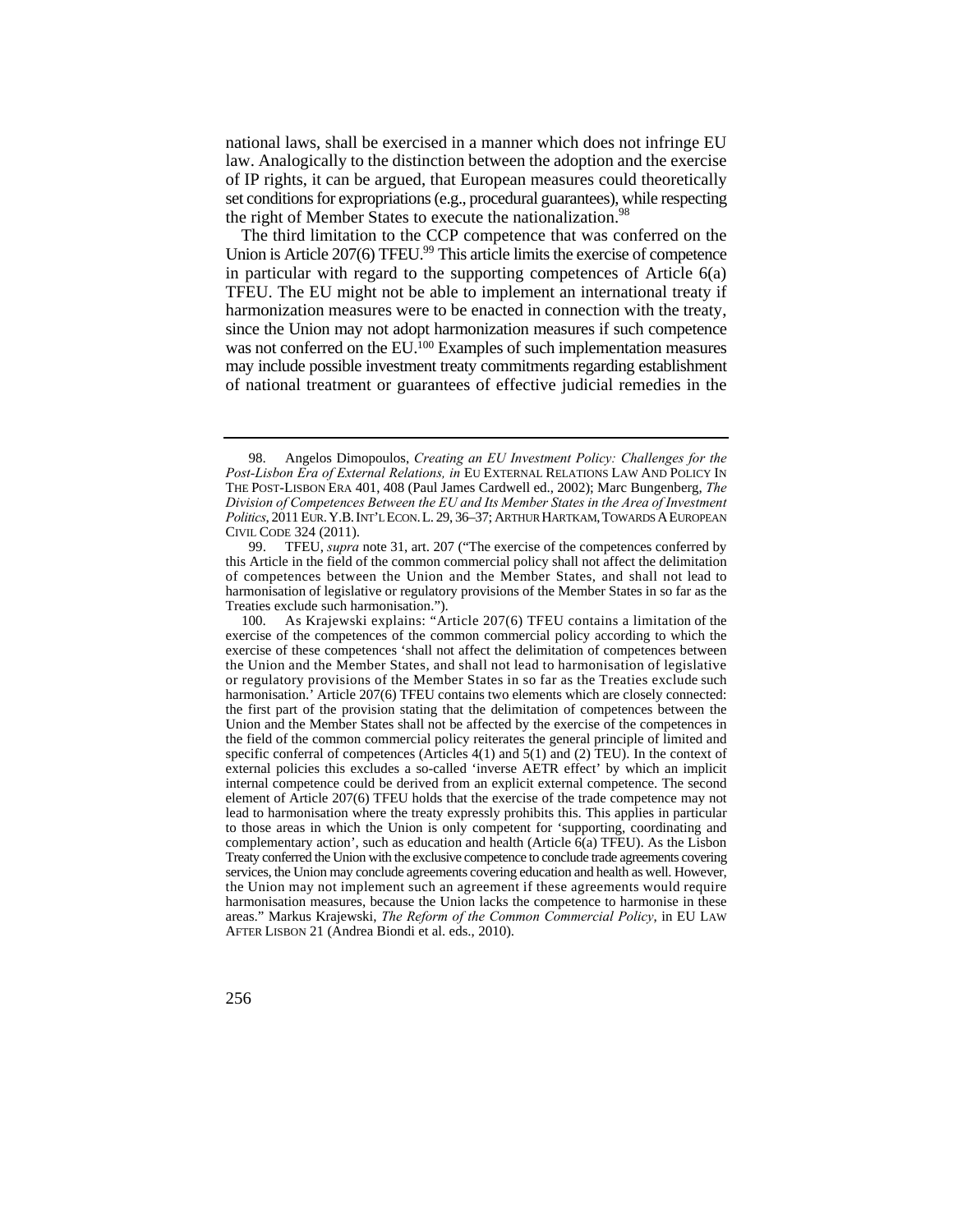investment treaty.101 In this respect, instead of centralization, the EU shows sign of federalization where implementation of an agreement (unlike signing on the EU level) lies within the competence of states.<sup>102</sup>

Furthermore, the TFEU does not contain any definition of foreign direct investment whatsoever and this fact has to be compensated for by the CJEU case law.<sup>103</sup>

## IV. POSITIONING THE COMPETENCE WITHIN EU LAW

 Canada, etc.) are to be negotiated by the EU as a block of states in the EU's BITs with EU law are to be resolved independently from each other. Cremona The Treaty of Lisbon impacted the allocation of competences of the Commission and Member States, and the Treaty development mirrors the expanding interrelation between international investment law and EU law.104 Extra-EU BITs are to be replaced with newly negotiated treaties, while intra-EU BITs face divergent opinions from the Commission and arbitral tribunals. New investment treaties (TTIP with the USA, CETA with exclusive competence. Although the EU declared its ambition to achieve a comprehensive investment policy, $105$  conflicts of intra-EU and extra-EU aptly reminds, ". . .[T]here is a need to remember the importance of the different objectives of integration in the internal and external dimensions of the 'Union project', a difference which is perhaps not always adequately recognized in the demands made in relation to approximation of laws."106

 *Investment: Between Wishful Thinking and Pragmatism*, 17 J. WORLD INV. & TRADE 86, 104 101. Luis M. Hinojosa-Martinez, *The Scope of the EU Treaty-Making Power on Foreign*   $(2016).$ <br> $102.$ 

<sup>102.</sup> Krajewski, *supra* note 100, at 22.

<sup>103.</sup> CJEU defined FDI as follows:

 carry out an economic activity. . . while the shares held by the shareholder enable him to participate effectively in the management of that company or in its control. [I]nvestments of any kind made by natural or legal persons which serve to establish or maintain lasting and direct links between the persons providing the capital and the undertakings to which the capital is made available in order to

Case C-326/07, Comm'n v. Italian Republic 2009 E.C.R. I-02291 ¶ 35.

<sup>104.</sup> Markus Burgstaller, *European Law and Investment Treaties*, 26 J. INT'L ARB. 181, 183 (2009).

<sup>105.</sup> *European Commission Communication*, *supra* note 10.

<sup>106.</sup> Cremona, *supra* note 53, at 239.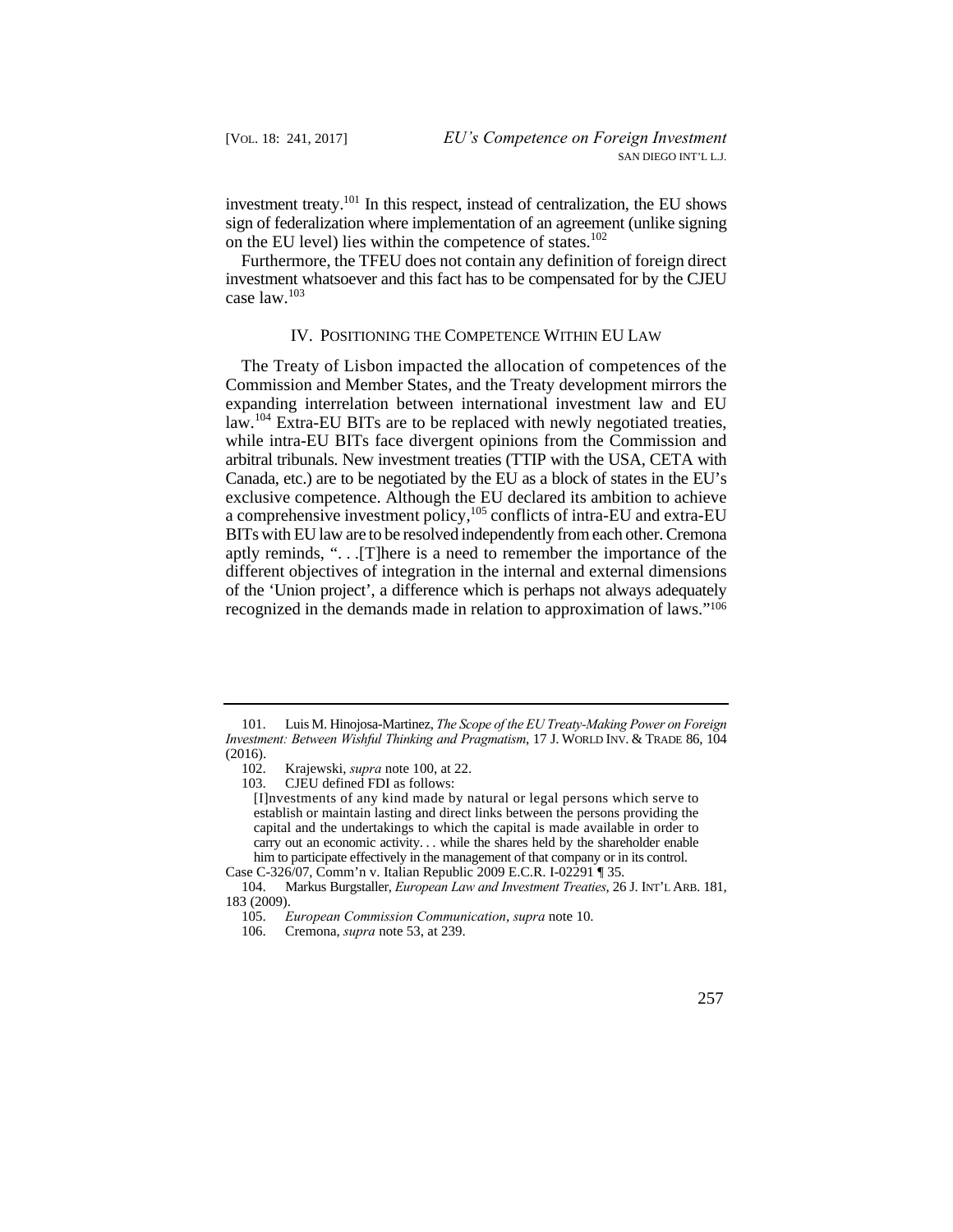The distinction of treatments<sup>107</sup> between extra-EU and intra-EU investment protections may, however, lead to forum shopping through the corporate nationality planning. Although the predictability of the standards of protection offered by Member States was proclaimed as a substantial resort out of the interaction of EU law and international investment  $law<sup>108</sup>$  some legal counselors already advise their clients to consider an option for an extra-EU BITs legal reconstruction of national identities of their companies conducting foreign investment due to the fear of uncertain legal regulation of intra-EU BITs.

 investors to internalize this particular risk into their decision-making process The corporate nationality has become an elusive criterion in investment treaty arbitration<sup>109</sup> and law firms have been publicly advising investors to restructure their investments by pulling them out of the EU, hence enabling them to use extra-EU BITs, which remain uncontested.<sup>110</sup> This is due to the fact that whether they are protected by BITs or EU law, the express knowledge of provisions according to which investors can act would allow as to whether, how, and at what costs they invest.<sup>111</sup> Moreover, if investors voluntarily opt not to use legal investment protection instruments provided in BITs in order to avoid a possible backlash against BITs in future, the investment environment clearly does not provide for the needed legal certainty.

Putting it in Ziegler's words: "If the EU does not manage to quickly convince investors that either the existing BITs of its members or the new EU FTAs do provide a good protection, investors might prefer to use vehicles in countries that do satisfy their needs in a less ambiguous way."112 Since extra-EU BITs are to remain in place pursuant to Regulation 1219/ 2012, investors from EU Member States may profit from structuring their investment via a third state with an extra-EU BIT in order to achieve protection similar to intra-EU BITs. Despite the shift to the exclusive competence of the Union to contract extra-EU BITs after the ratification of the Treaty of Lisbon, the Commission has hesitated for years to tackle intra-EU BITs and

<sup>107.</sup> Stephan W. Schill, *Ordering Paradigms in International Investment Law: Bilateralism – Multilateralism – Multilateralization, in* THE FOUNDATIONS OF INTERNATIONAL INVESTMENT LAW 109, 121 (Douglas et al. eds., 2014).

<sup>108.</sup> *Memorandum of the European Commission Q&A: Commission launches comprehensive European International Investment Policy*, EUR. COMM'N TRADE (July 7, 2010), http://trade.ec.europa.eu/doclib/press/index.cfm?id=590 [https://perma.cc/S36P-XQ35].

<sup>109.</sup> Schill, *supra* note 107, at 121.

<sup>110.</sup> Sidley Austin LLP, *International Arbitration Update* (2/2009); Winston and Strawn LLP, *Latest Development Concerning European Investment Treaties* (2012).

 111. Anthea Roberts, *Triangular Treaties: The Extent and Limits of Investment Treaty Rights*, 56 (2) HARV. INT'L L.J. 353, 388 (2015).

 *of Foreign Direct Investment (FDI): A Third Country Perspective*, *in* 2013 EUR. Y.B. INT'L 112. Andreas R. Ziegler, *The New Competence of the European Union in the Area*  ECON. L. 235, 243.

<sup>258</sup>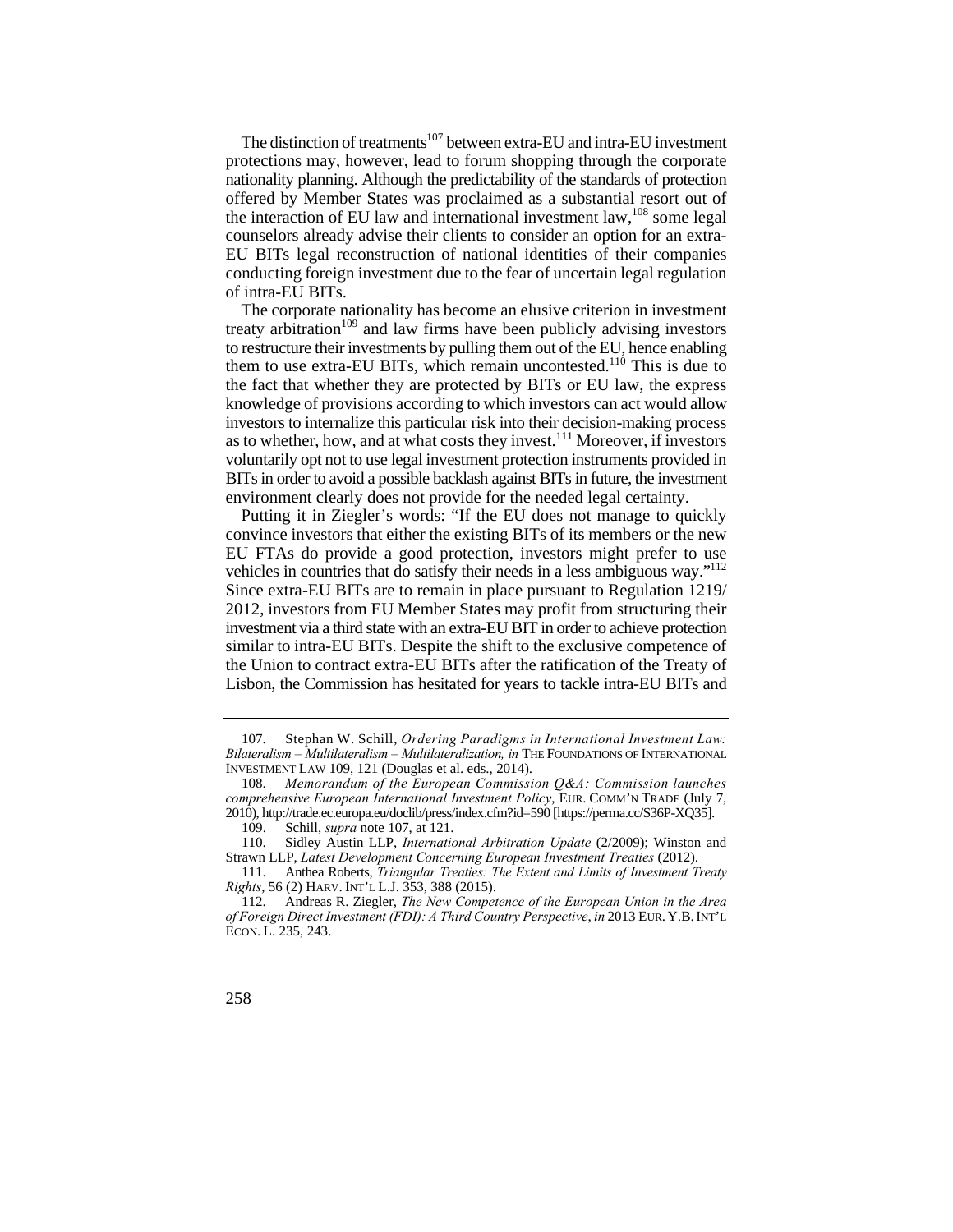start procedures against each MS that has intra-EU BITs that conflict with EU law. Finally, in June 2015 five EU MS were requested to terminate their intra-EU BITs.<sup>113</sup>

Internally, the intensification of the power struggle between the European bodies, namely the European Parliament, the European Commission, and the Council during the negotiation of Regulation 1219/2012 manifested significant difficulties in communication regarding FDI between the various administrative structures in the Union.<sup>114</sup> This might also be due to the fact that after the adoption of the Treaty of Lisbon the Parliament's competences increased and Parliament's role was substantially enhanced<sup>115</sup> to the detriment of the Council's powers.<sup>116</sup>

 extra-EU BITs, the absolute lack of solutions to replace intra-EU BITs, and Taking together the Commission's efforts to harmonize FDI in the EU, Member States' disagreement, ineffective communication of future intentions, inconsistency of attention to the distinction between intra-EU BITs and most importantly the problematic negotiations of the TTIP and the CETA, the expectations of smooth FDI-policy changes might not have been met yet.117

European Commission, *Report from the Commission on European Governance* 5 (2003), http://ec.europa.eu/governance/docs/comm\_rapport\_en.pdf [https://perma.cc/YG9W-56AL] (last visited Aug. 15, 2016).



<sup>113.</sup> European Commission Press Release IP/15/5198, Commission Asks Member States to Terminate Their Intra-EU Bilateral Investment Treaties (June 18, 2015).

 114. Nikos Lavranos, *In Defence of Member States' BITs Gold Standard: The*  "outrageous and unfounded allegations," that European Parliament did not show any proficiency *Regulation 1219/2012 Establishing a Transitional Regime for Existing Extra-EU BITs – A Member States' Perspective,* 10 TRANSNAT'L DISPUTE MGMT., March 2013, at 11–12, http://ssrn.com/abstract=2226979 [https://perma.cc/8WYM-LWP7]. Lavranos mentions that the battle of European Parliament against the Council and the Member States featured in FDI matters, and that the relations between the Council, the Commission and European Parliament were "heavily poisoned." *Id.*

 <sup>115.</sup> Krajewski, *supra* note 100, at 26.

 116. Markus Krajewski, *New Functions and New Powers for the European Parliament: Legitimacy*, *in* 2013 EUR. Y.B. INT'L ECON. L. 10. *Assessing the Changes of the Common Commercial Policy from the Perspective of Democratic*

 117. TheCommission's report ongovernance guidelines from 2003 forinstance mentions: Promoting new forms of governance is by no means the sole responsibility of the civil society because good governance — openness, participation, accountability, European institutions, and even less so that of the Commission alone. It is the responsibility of all levels of public authority, private undertakings and organised effectiveness and coherence — are what the public expects at the beginning of the 21st century.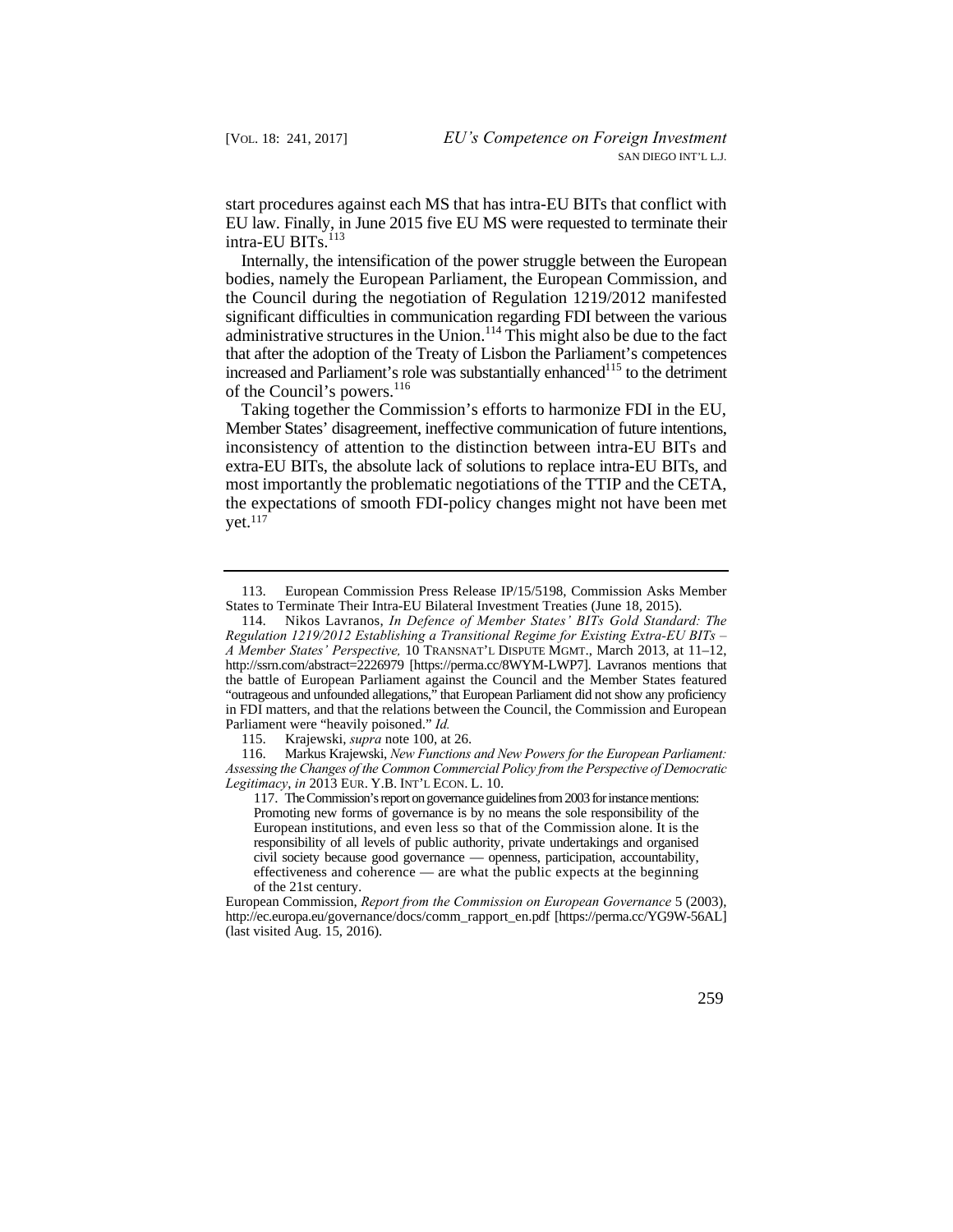and opted for a solution that may lead to a considerable controversy within international community.<sup>124</sup> Burgstaller contends that the infringement preparations.<sup>127</sup> Krajewski points out that the CCP has not become more EU investment protection has been challenged on sundry levels from the very beginning.118 Kuijper asserts that with the adoption of the Treaty of Lisbon, the EU even failed clearly to delineate its treaty-making powers such an important area<sup>119</sup> of the Treaty instead.<sup>120</sup> Koutrakos criticized the vagueness of the competence wording already in the Constitutional Treaty,<sup>121</sup> and Meunier pointed out that the process of investment competence conferral could be labelled, rather harshly, as a historical accident or action happening by stealth.122 Cameron argues that the overlapping frameworks of EU law and investment treaties create confusion among investors and without the required attention might lead to the creation of disincentives.<sup>123</sup> Belohlavek believes that the Commission's behavior in the field of FDI has been filled with arrogance, an attitude that can be quite deadly in a competitive globalized proceedings against Sweden, Finland, and Austria document the determination of the Commission to encroach on the Member States' BITs practice even before the Treaty of Lisbon came into the effect.<sup>125</sup> There are also suggestions of the continuous unqualified approach of the Parliament to the matter.<sup>126</sup> Leal-Arcas confirms the existing doubts surrounding FDI matters in the EU, pointing out the pitfalls of uncertain interpretation and the lack of transparent through the TFEU.128 Lenk asserts that the Union's efforts to form a comprehensive (intra-EU and extra-EU) investment policy has been

<sup>118.</sup> Such challenges include: ineffective translation of competence distribution into concluded agreements, insufficient conferral of powers to the Union, politicization of the Common Commercial Policy, and the involvement of the European Parliament. Marc Bungenberg, *supra* note 93, at 42.

<sup>119.</sup> Van Vooren and Wessel refer to the CCP as the forming heart of EU external relations law. VAN VOOREN & WESSEL, *supra* note 29, at 87.

<sup>120.</sup> Kuijper considers Article 216 an "awkward formulation" that is to codify *ERTA*  doctrine and Opinion 1/76, while the TFEU mentions potential or exclusive treaty-making powers, although the Court codified them as exclusive in nature, just as Article 3 TFEU did. *See* Pieter J. Kuijper, *Super-Power Frustrated? The Cost of Non-Lisbon In the Field of External Relations*, *in* 51 GERMAN Y.B. INT'L L. 18–19 (2009).

<sup>121.</sup> KOUTRAKOS, *supra* note 58, at 495.

<sup>122.</sup> Meunier, *supra* note 59.<br>123. PETER D. CAMERON, INT

PETER D. CAMERON, INTERNATIONAL ENERGY INVESTMENT LAW: THE PURSUIT OF STABILITY 362 (2010).

<sup>124.</sup> BELOHLAVEK, *supra* note 60, ¶ 37.

 125. Burgstaller, *supra* note 45, at 464.

<sup>126.</sup> Lavranos, *supra* note 114, at 12.

 *the Treaty of Lisbon*, 11 J. WORLD INV. & TRADE 463, 487 (2010). 127. Rafael Leal-Arcas, *The European Union's Trade and Investment Policy after* 

<sup>128.</sup> Krajewski, *supra* note 116, at 15.

<sup>260</sup>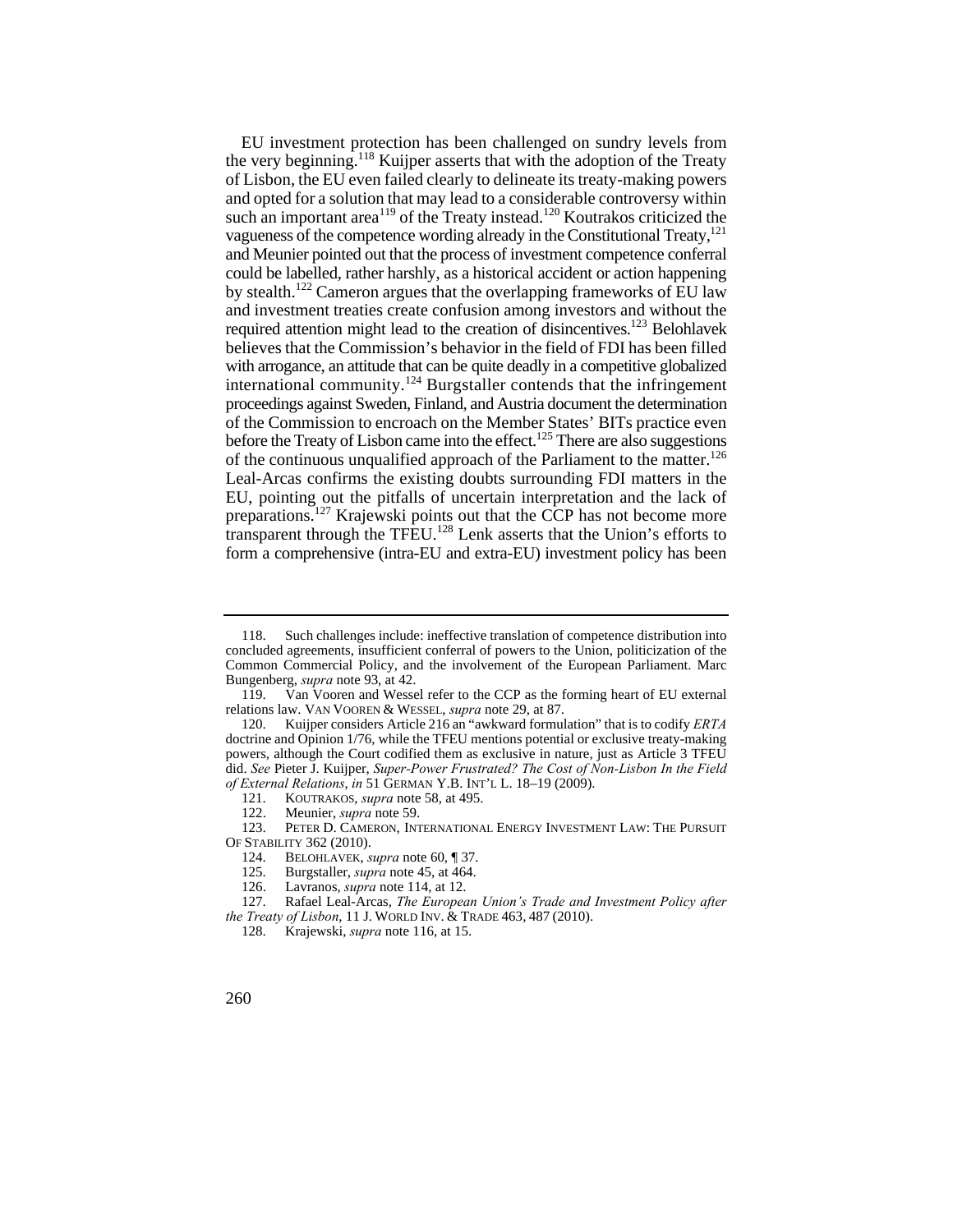affected by persistent horizontal and institutional incoherence.<sup>129</sup> Paparinskis explains that the first steps of the new extra-EU investment policy have been affected by inconsistencies.<sup>130</sup>

Despite the Commission's active role, the competence shift within the CCP has not become publicly understandable.131 The most problematic part is that none of the agents involved seem to consider the implications of the growing assertiveness of EU law against the international obligations of EU Member States.132 Such consequences include the doubts of investors as to whether they will be able to depend on investment treaties (current or negotiated) in the future, or whether they will be able to enforce their awards in the EU.

## V. CONCLUDING REMARKS

The general approach of the EU towards its trade and investment agenda changed in 2006 into a vigorous use of bilateral negotiations as the Union experienced opposition from emerging countries as well as the U.S. The use of bilateral agreements was seen as a reliable instrument to efficaciously realize the Union's market power that was in decline. The

 *Investment Policy*, 8 EUR. J. LEGAL STUD. 6, 18–19 (2015). 129. Inconsistence and incoherence in stances among EU Member States, the Commission's argumentation between intra-EU and extra-EU aspects of investment protection, as well as diverging positions within the Commission's DG Trade and DG FISMA (institutional incoherence). Hannes Lenk, *Challenging the Notion of Coherence in EU Foreign* 

 130. Martins Paparinskis, *International Investment Law and the European Union: A Reply to Catherine Titi* 26 (3) EUR. J. INT'L L. 663, 669 (2015) (". . .the definition of most- of the clause, which is seemingly expressed in the form of an interpretation of the ordinary the draft EU–Singapore Free Trade Agreement (FTA); a rule on contractual breaches in the favoured-nation treatment in the EU–Canada Comprehensive Economic and Trade Agreement (CETA) explains that substantive obligations in other treaties are not 'treatment', unless particular measures are adopted pursuant to them. Why? The proposition that obligations in other treaties do constitute 'treatment' seems to be reflective of consensus in investment arbitration. What is the reason for such a sharp departure from a generally accepted reading meaning rather than an exception? Third, the definition of fair and equitable treatment has been supplemented by an explanation of what conduct can constitute its breach. The idea of elaborating fair and equitable treatment in this manner is an interesting one (even if the pedigree and implications of some elements may be more obvious than others). However, the effort to ensure greater predictability may be undercut by significant differences already present within the EU practice: 'targeted discrimination' in the CETA but not in FTA but not in the CETA; and 'legitimate expectations' expressed as part of the obligation in the FTA but only something to be taken into account in application in the CETA.").

<sup>131.</sup> Krajewski, *supra* note 116, at 15.

<sup>132.</sup> BELOHLAVEK, *supra* note 60, ¶ 143.